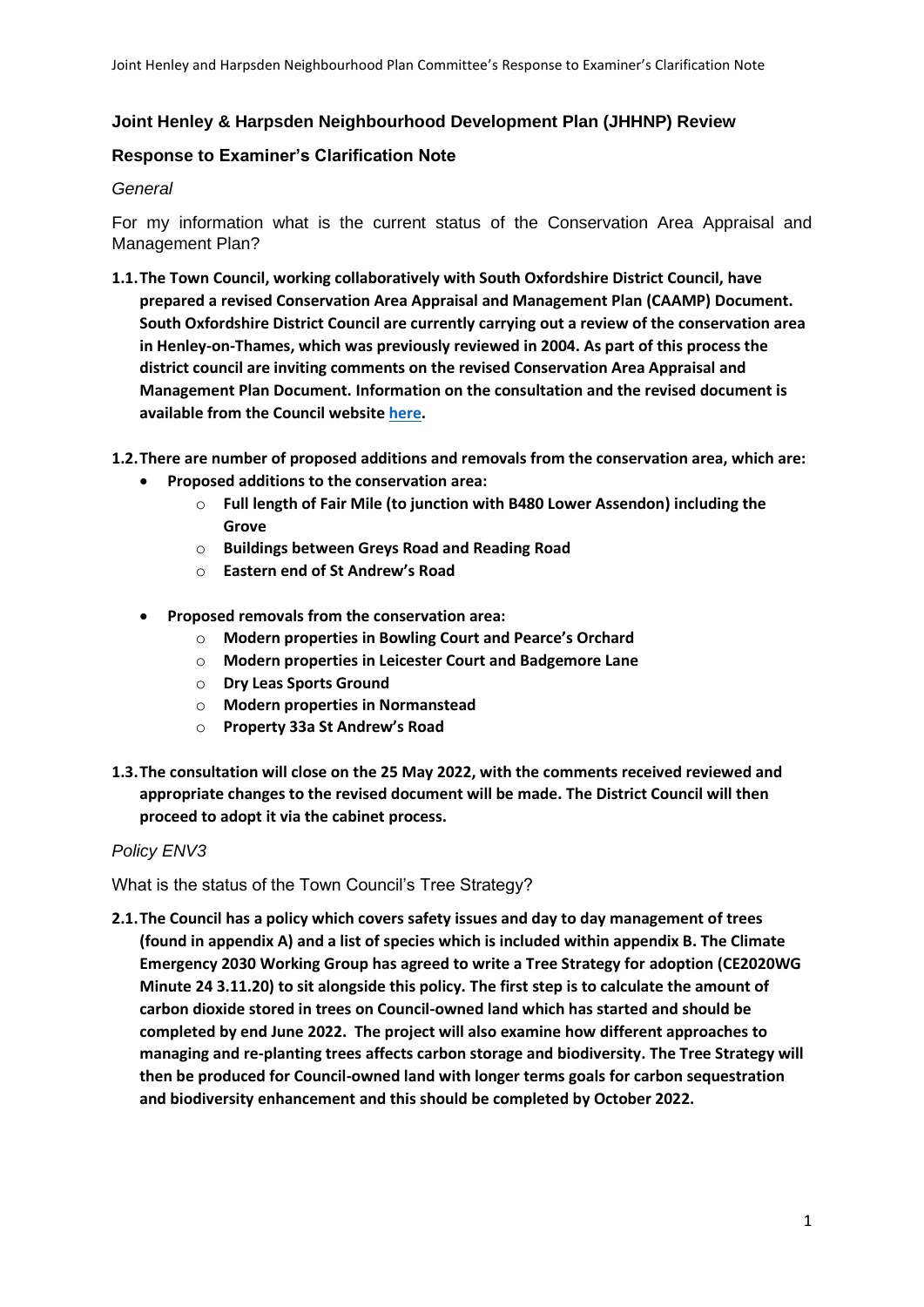Joint Henley and Harpsden Neighbourhood Plan Committee's Response to Examiner's Clarification Note

# *Policy ENV4*

I have followed the audit trail provided in paragraph 5.30. However please can the Town Council provide information on the size of the proposed local green spaces 5/19/22/24/33?

- **3.1. The sizes of the proposed local green spaces are as follows:**
	- **5. Mill and Marsh Meadows – 14.56 hectares**
	- **19. Gillotts – 1.02 hectares**
	- **22. Waterman's Spinney – 2.42 hectares**
	- **24. Henley College Woods – 3.6 hectares**
	- **33. Harpsden Cricket Club – 2.8 hectares**

The maps in the Plan were sufficiently detailed to allow me to find the various local green spaces (LGSs). Nevertheless, they will not be suitable for development management purposes within the Plan period. I will be recommending that more detailed maps are included in any 'made' Plan similar in scale to those included in the Local Green Space Methodology.

## **4.1.Noted**

In relation to proposed LGS 19 (Gillotts Wood) I saw that the proposed green space was part of a more extensive wooded area. I also saw that the Gillott School boundary fence ran through the wider area. For my clarity, please can the Town Council advise whether the proposed LGS is wholly within the Gillotts School site?

**5.1.The proposed LGS is wholly within the Gillotts School site – the northern boundary is with the OCC bridleway, Peppard Lane. The area proposed is largely in line with the Natural England Priority Habitat Deciduous Woodland as shown by the image below. This shows the Natural England Priority Habitat in pale red, and the proposed Local Green Space is hatched. Cadastral parcels are also shown edged in black.**

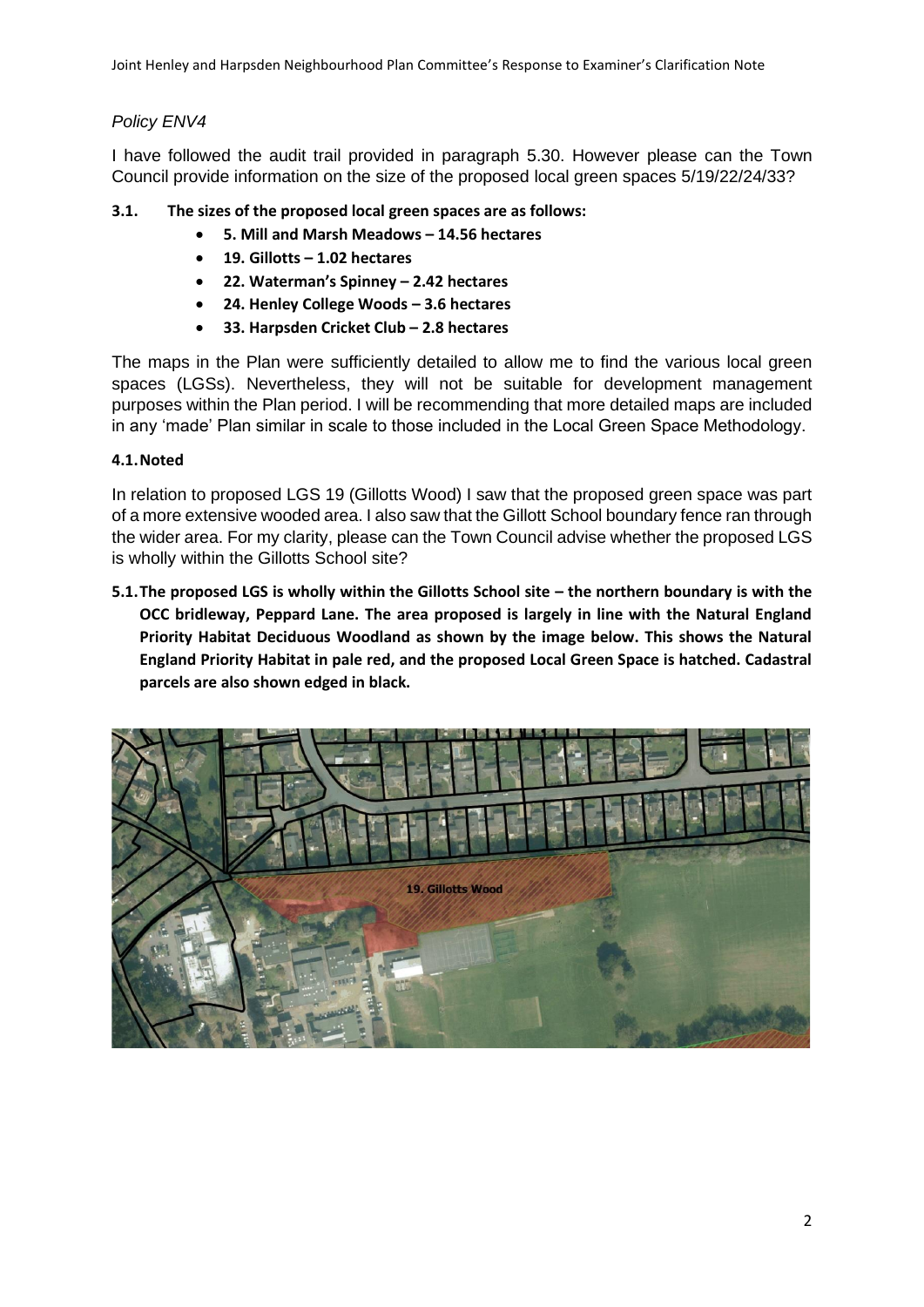#### *Policies SD1 a/b*

These policies address important issues. However, they read a mission statements or ambition rather than as land use policies.

Please can the Town Council explain its thinking for the policies?

- **6.1.The Committee do consider this to be a land use policy but recognise that the wording of sd1a could be strengthened as set out below.**
- **6.2.The Committee feel that it is important that the approach set out in these policies are taken to help minimise the environmental impact of buildings in terms of energy use and efficiency. A fabric first approach should be taken in the first instance and where that cannot be done then look at electrical or mechanical means.**
- **6.3.Whilst Local Plan Policy DES10 deals with Carbon Reduction, the policy builds on DES10 and seeks to work collaboratively to deliver a locally distinctive approach. The supporting text of DES10 refers to the to the encouragement of a fabric first approach, it does not require developers to take this approach. By including this as a policy within the new Neighbourhood Plan, it provides an opportunity to encourage this approach within the policy.**
- **6.4.The Neighbourhood Plan Committee (NPC) felt that a policy with further detail was required to deal with specific issues that apply in the Neighbourhood Plan (NP). One of these issues is ensuring that the existing historic building stock also contributes to carbon reduction and energy efficiency. Henley and Harpsden have many listed buildings and three Conservation Areas so this would be very important for this NP. The NPC felt that Local Plan fell short on dealing with these specific issues and that the review of the NP provided a great opportunity to deal with this and build upon the work of the CAAMP.**
- **6.5.The NPC felt it was important that all of the relevant information was included within one policy to help them to apply national and local plan policy as part of the decision-making process.**
- **6.6.This policy is underpinned by a breadth of evidence as illustrated in the Baseline Report and the NPC feel that this is adequate to support this policy approach.**
- **6.7.The early drafting of the policy wording was supported by the Centre for Sustainable Energy (CSE). However, following the review by AECOM, the policy was subsequently 'watered down' which was a disappointment to the NPC. The main reason cited was due to potential impacts of the policy on viability.**
- **6.8.The NPC would not want to lose this policy or for it to watered down further, it is considered that this policy is important to achieve the ambitions and vision of the Plan and help towards the reduction in carbon emissions.**
- **6.9.The intent of the policy could be more effectively presented with the proposed revised wording below. We believe that that the following amendments would address the examiners concerns by relating the policy wording more closely to development and the use of land. Specifically, Policy SD1a: Fabric First Approach Paragraph A, it would be beneficial if the wording was**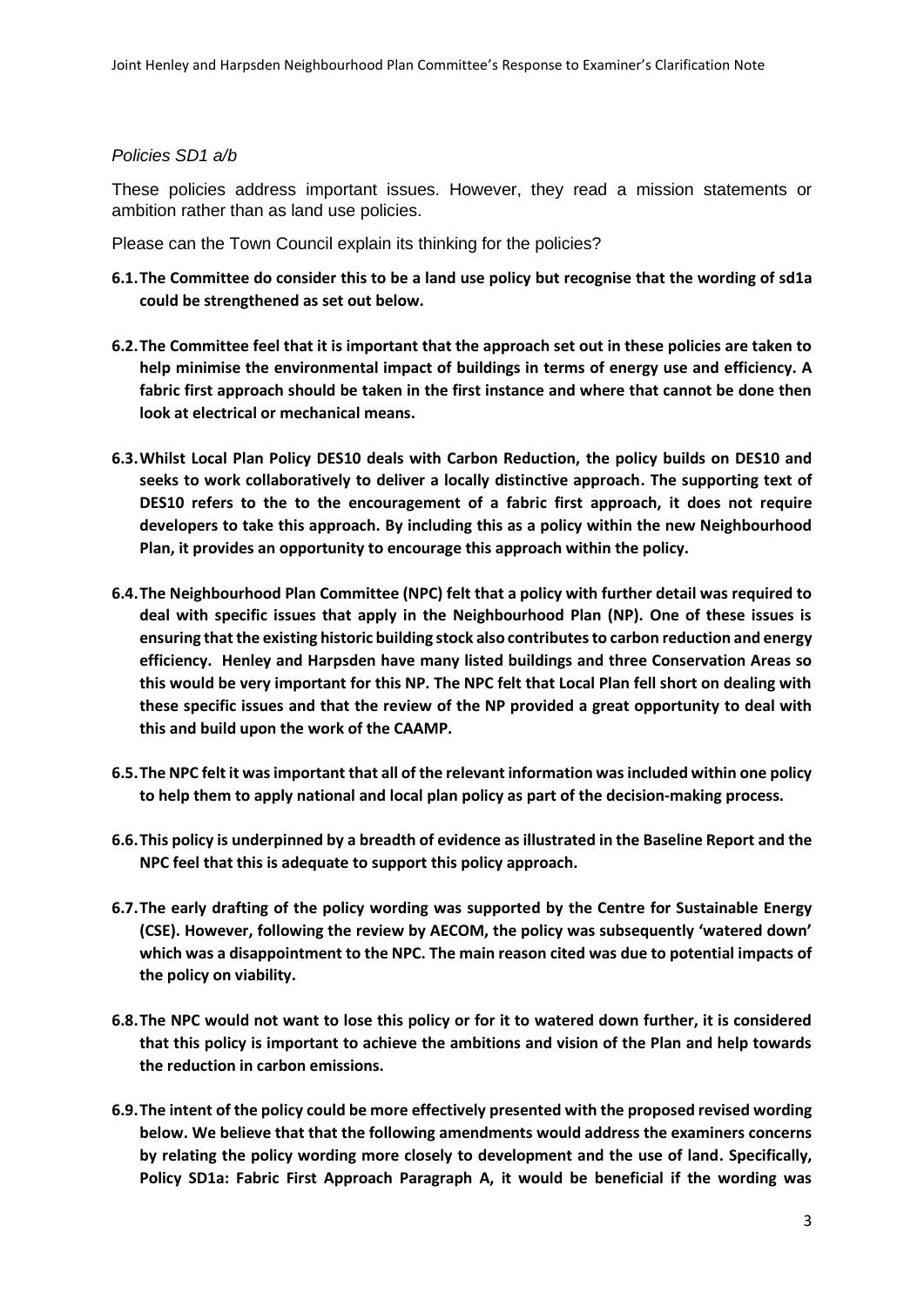**updated, instead of 'would be recommended' insert 'should be implemented' as follows:** *A 'fabric first' approach to building design should be implemented to maximise the performance of the components and materials that make up the building fabric itself, before considering the use of mechanical or electrical building services systems.*

### *Policy SD3*

This is an excellent policy. It is based on research and evidence. It is a first-class local response to Section 12 of NPPF 2021

### **7.1.Thank you.**

#### *Policy H1*

The proposed policy reads more as a process than as a policy.

Please can the Town Council expand on its approach to the policy in general and how it adds value to the site-specific policies in particular?

- **8.2.The purpose of this policy is to ensure that new development delivers high quality design that draws upon the special interests of Henley and Harpsden. Seeking to achieve greater powers for the local communities to say what new development should look like and the Town and Parish Councils through the planning application decision-making process.**
- **8.3.New development can present a challenge in Henley and Harpsden which retains its rural setting to the west, north and east in particular and is already densely developed in town centre itself. It is important that opportunities for new development are carefully-considered and welldesigned to ensure the special interest and character of the area can be maintained.**
- **8.4.The Committee feel that there are many aspects to create good design but a focus should be given to ensuring that developments;**
	- **respond to the existing local character and identity;**
	- **are appropriate in their use, scale, height, density and massing;**
	- **use the most suitable materials and colour palette; and**
	- **are sensitively integrated into new and existing developments, promoting the amenity of all and sympathetic to existing housing.**
- **8.5.Henley's and Harpsden's buildings and setting, both within the Conservation Areas and outside, provide important contributions to the special quality of the area. Whilst Policy SD3: Local Character has a focus on Conservation Areas, this policy is trying to ensure good design across the Neighbourhood Plan Area (NPA).**
- **8.6.The Committee feel that good design is very achievable in this area and should be a key part when considering new development. The purpose of having a policy in our NP is to provide planning officers greater powers to refuse or seek amendments as part of the planning application process to deliver good design.**
- **8.7.Although this proposes a policy with a focus on allocated sites, the Committee feel that good design should be promoted in all instances. The examiner may consider it appropriate to apply these principles beyond allocated sites.**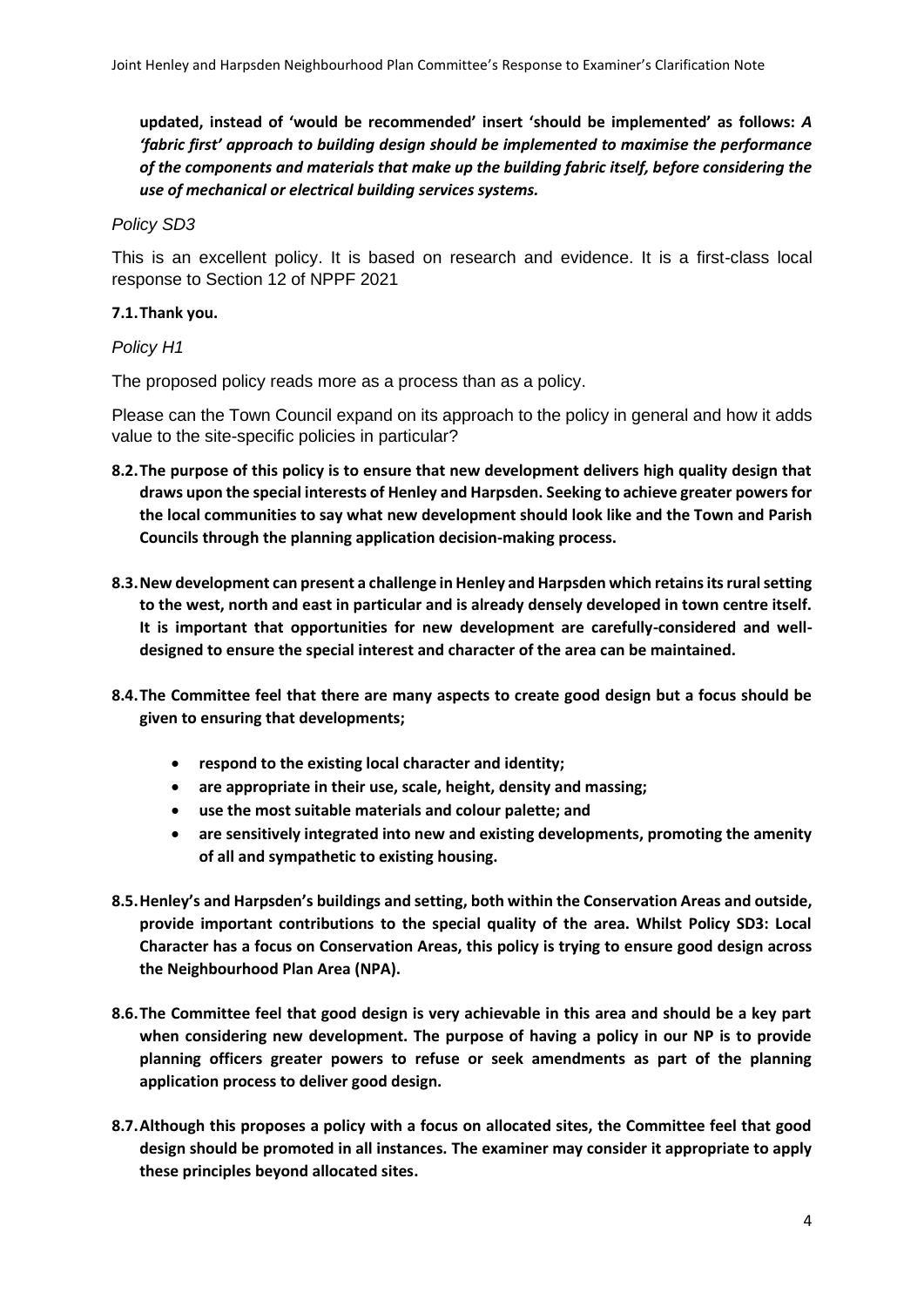**8.8. Policy H1: Design Brief This policy wording could be modified to better convey its intent of achieving good design and reduce the focus on process:** 

*Development should demonstrate good quality design that respects the character and appearance of the existing area.*

*For all of the allocated sites listed within Policy DS1, a Design Brief must be produced for the whole site, setting out the principles for development on the submission of a planning application.*

*Applicants should seek to discuss the content of the Design Brief with Henley Town Council and where appropriate Harpsden Parish Council. Where appropriate the Design Brief should demonstrate consideration of:* 

- *I. Location, type and management of open space and recreation facilities.*
- *II. Location, type and management of landscaping.*
- *III. Management, impact and mitigation of views, vistas and adjacencies. IV. Building use, scale, height, density and massing.*
- *IV. Materials palette.*
- *V. How the development responds to local character.*
- *VI. Connecting walking and cycling routes.*
- *VII. Promotion of sustainable development and energy efficiency*
- *VIII. sensitively integrated into new and existing developments, promoting the amenity of all and sympathetic to existing housing.*

*Development that fails to take the opportunities available to bring forward the considerations listed and fail to promote good design that enhances the local character and quality of the area and the way it functions will be discouraged.*

#### *Policies E2/E3*

Both policies are affected by the changes made to the Use Classes Order in 2021. I will be recommending modifications to take account of this matter.

#### **9.1.Noted.**

#### *Policy E4*

I recognise that the policy is unchanged. However, it remains an important policy. Several opportunities for this type of development have already been taken. Others which may come forward in the future will contribute to sustainable development. The policy reinforces the importance of making the best use of land and buildings in the town.

#### **10.1. Noted.**

#### *Policy T2*

This is a good policy. During the visit I saw the extent to which the existing network provided good accessibility especially in the built-up area.

## **11.1. Thank you.**

*Policy T4*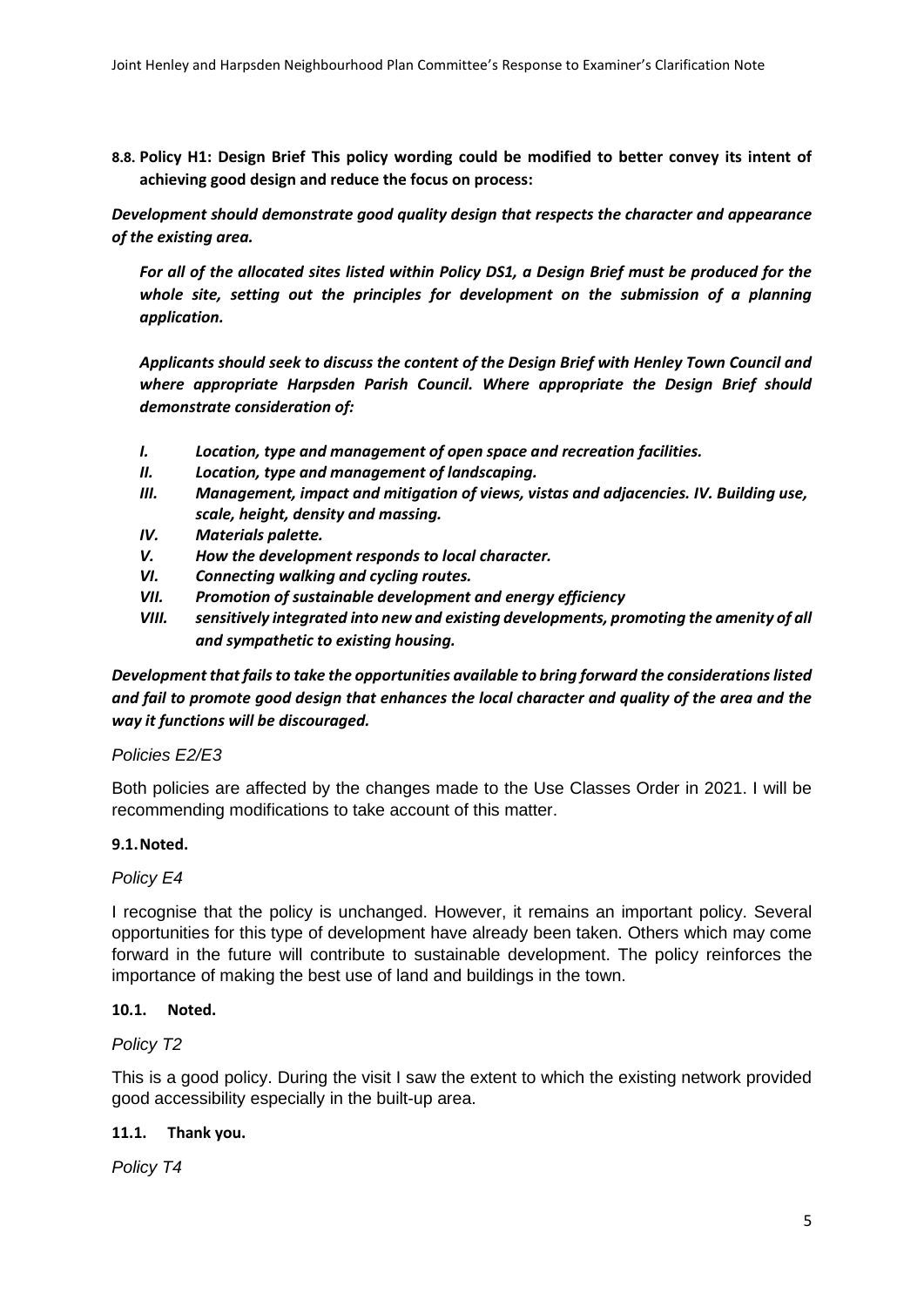Joint Henley and Harpsden Neighbourhood Plan Committee's Response to Examiner's Clarification Note

The policy takes a good approach.

Could the specific approach in Part B become quickly outdated as technology moves on?

**12.1. The NPC accepts that Part B could become quickly outdated as technology moves on and would agree to it being amended; to remove reference to OCC Standards in Oxfordshire Electric Vehicle Infrastructure Strategy (2020-2025) and instead refer to the latest OCC standards for Electric Vehicles.** 

## *Policy T6*

To what extent do parts A-C of the policy add any distinctive value to the approach already taken in national and local policies?

Is part D of the policy expecting a developer to undertake an assessment of the capacity of the residual car parking in the town to accommodate the town's overall parking needs? If so, would this approach be practicable?

- **13.1. Yes, it is complementary to national and local policies, which are included in the Local Plan and Oxfordshire County Council (OCC) standards.**
- **13.2. The strategy for Henley-on-Thames (Local Plan Policy HEN1) sets out what is expected of the NP, and it includes to improve accessibility, car and cycle parking in the Town Centre, and pedestrian and cycle links. It is therefore necessary to include a policy on this to emphasise the importance of this in the NP.**
- **13.3. The policy highlights the importance of parking which is a substantial issue within the NPA. This was highlighted as an issue within earlier public consultations. The NPC felt that the town needed a specific policy to cover the NPA and not all of South Oxfordshire. Henley has many terrace houses with on-street parking which brings with it local challenges and extreme pressure on the limited car parking available. This is an important issue locally and warrants a locally distinctive approach.**
- **13.4. Overall, it considered that the way in which the Policy is presented, draws together components of national and local planning policy so that the user can find the elements in one place, adding local distinction to the decision-making process.**
- **13.5. Part D is an important clause within the policy and the NPC feel it is important that it is retained. The Committee feel strongly that this should be a requirement for any development that proposes development in car parks across the Town.**
- **13.6. The wording of Part D took inspiration from the made Stroud TC NDP which introduced a policy to deal with similar issues.**

## *Policy DS1*

The table in the policy helpfully explains how sites in the 'made' Plan (A1, C, E, F, J and X) are carried forward into the review of the Plan.

#### **14.1. Noted.**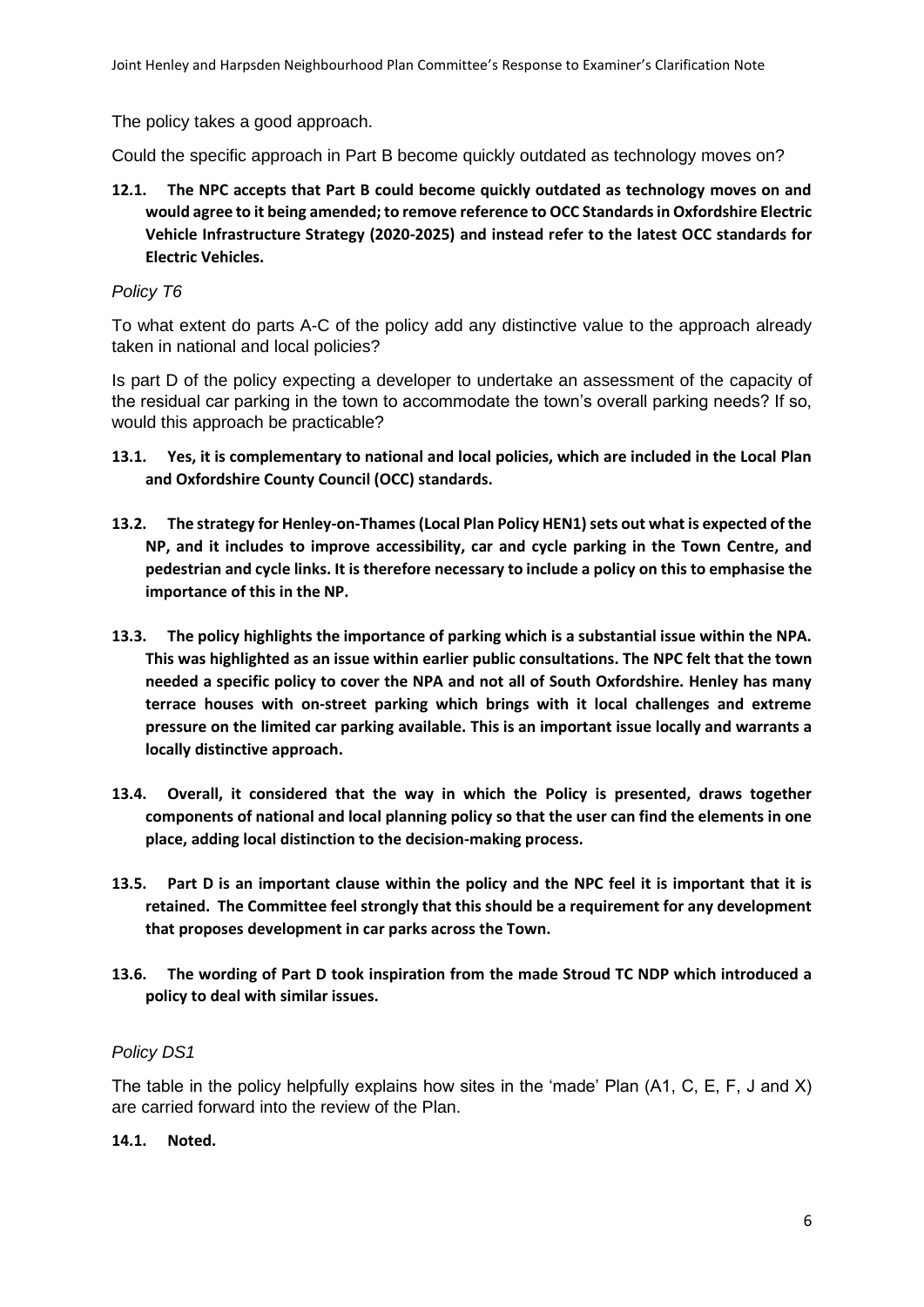## *General question*

Plainly the six sites have not been developed so far. I have looked at the updated details in the AECOM site assessment reports.

What assurances do the Town Council have that the sites are available and deliverable within the Plan period? A response which relies on information from landowners/developers/ third parties (in whole or in part) would be acceptable.

- **Site A1: Land West of Fair Mile Around 72 – A full planning application was submitted in 2019 (ref: P19/S2350/FUL) and is currently being considered by SODC. This follows extensive pre-application discussions.**
- **Site C: Gillott's School Playing Field Around 50 – the landowners have confirmed that this is available and deliverable in the Plan Period.**
- **Site E: Empstead Works / Stuart Turner Mixed use including 42– the site promoters expects to submit a full planning application on at least part of the site within the next 12-18 months. If planning permission is obtained, then it would be expected that development could commence imminently with the completion of development expected within a 12-24 month period.**
- **Site F: Chiltern's End Around 27 - the site promoter expects to submit a planning application by April 2023. If planning permission is obtained, then it would be expected that development would commence on site would start in approximately Spring 2024 with a completion within a 25-month period.**
- **Site J: 357 Reading Road Around 50 – the landowner expects to submit an outline planning application before the end of 2022. If planning permission is obtained, the site would probably be sold to a developer. Work is likely to start in 2024.**
- **Site X: Henley Youth Club Around 23 – although as part of the submissions, the site promoters have advised that this would not be deliverable for housing. This site is one of the most sustainable sites within the Plan and the Committee would like to see this coming forward for housing. The 2020 housing needs assessment demonstrates that there is a need for houses including affordable houses. Furthermore, as demonstrated in the response to B & M Care, OCC cannot show that there is a need for care homes at this stage and therefore it is not appropriate to allocate for this use.**

**See Appendix C for site deliverability evidence obtained from landowners and site promoters.** 

#### *Site M1*

The proposed site M1 will supply a significant amount of the additional proposed new housing in the neighbourhood area. It has also raised a series of representations from the development industry on the site-selection process. The Topic Paper makes three important statements about the site as follows:

- *a) It is considered that the public benefit provided through this scheme would outweigh harm to the Area of Outstanding Natural Beauty (AONB).*
- *b) The landscape sensitivity is influenced by the new housing being built on the existing allocation Site M: Highlands Farm.*
- *c) (The site) is in conformity with South Oxfordshire Local Plan 2011 (saved policies) Policy H4 as the site (once the wider side construction is complete) is within the builtup area.*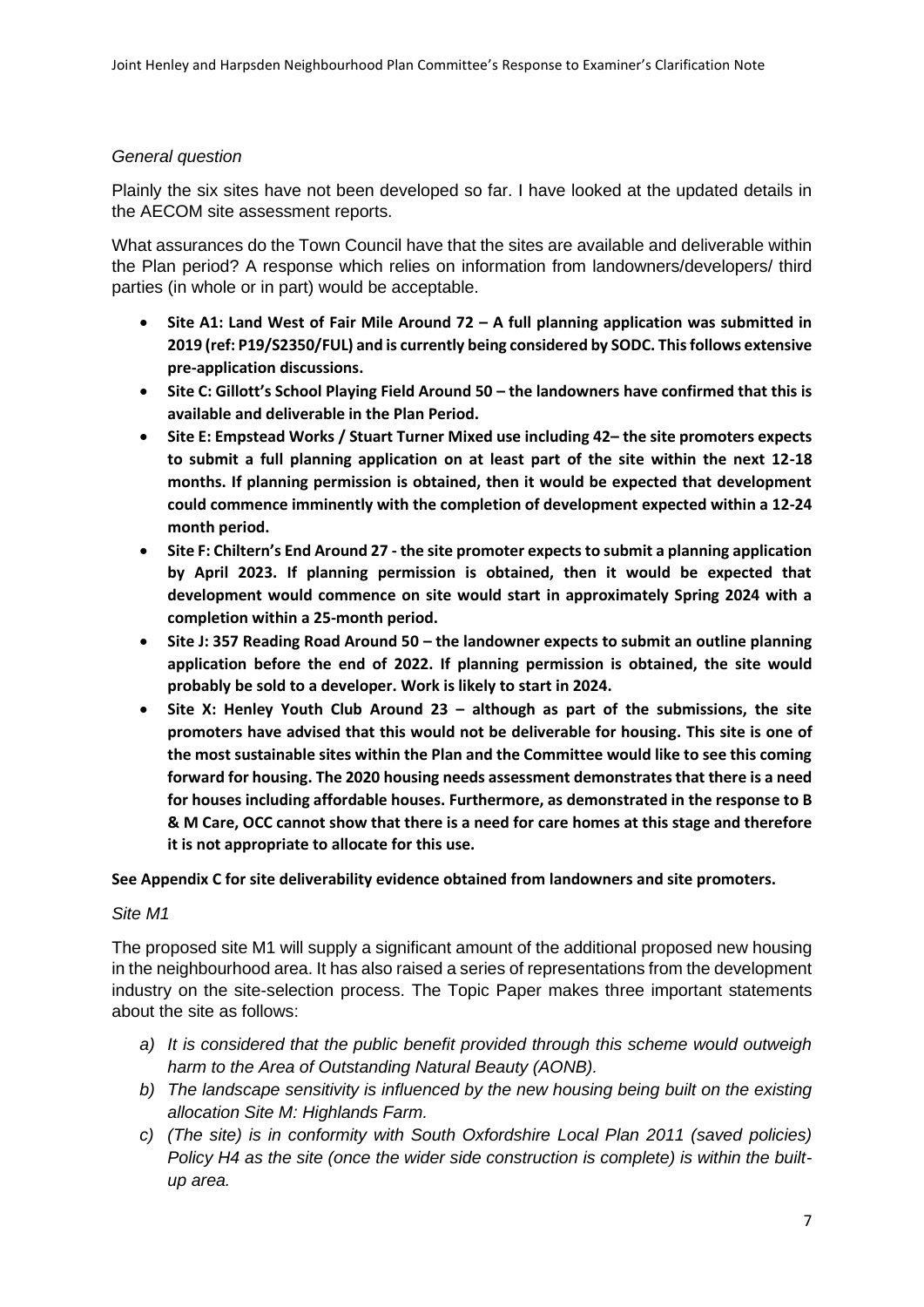Please can the Town Council expand on its approach to these matters?

- **a) Public Benefits**
- **15.1 It is considered that this site would result in sustainable development, meeting the needs of the present without compromising the ability of future generations to meet their own needs (National Planning Policy Framework Paragraph 7).**
- **15.2 Great weight has been given to conserving and enhancing landscape and scenic beauty in Areas of Outstanding Natural Beauty which have the highest status of protection as required by paragraph 176 of the NPPF.**
- **15.3 The site selection process has robustly explored all available options including those in and outside of the AONB.**
- **15.4 The scale and extent of the site has been limited to reflect the location within the AONB, the amount of housing has been limited to 110 homes and employment to 1 hectare to ensure that the development responds sensitivity to the area. It will also allow sufficient space for internal open space, tree planting and landscape buffers.**
- **15.5 The development would be sensitively located on the site with a landscape buffer along the northern and western boundaries and a strip of land being left on the northwestern boundary.**
- **15.6 Specific design brief requirements are included in the policy wording to emphasise the importance of development conserving and where possible enhancing the landscape and scenic beauty of the AONB and ensuring that development responds to the site's environmental and landscape context, including the AONB. A Landscape and Visual Impact Assessment will be required to assess the impact of the proposed development on the landscape.**
- **15.7 It is considered that the greatest public benefit would be the delivery of affordable housing that is required for the NPA, particularly affordable homes for rent and affordable home ownership dwellings, of which there is an immediate unmet need. The need is demonstrated in the 2020 Henley and Harpsden Housing Needs Assessment. The Local Plan makes it clear that the NP should seek to meet demonstrable local affordable housing needs, even where this would result in housing provision in excess of the outstanding requirement.**
- **15.8 The site selection has been considered in the context of the requirements of the Local Plan and the scale of development possible on this site is necessary to go towards delivering houses to meet the affordable housing need. This site would deliver affordable housing in line with the most recent Local Plan Policy, which is currently Policy H9 requiring 40% affordable housing.**
- **15.9 On top of this the site would also bring forward 20 community led housing units, which would provide additional homes for local people.**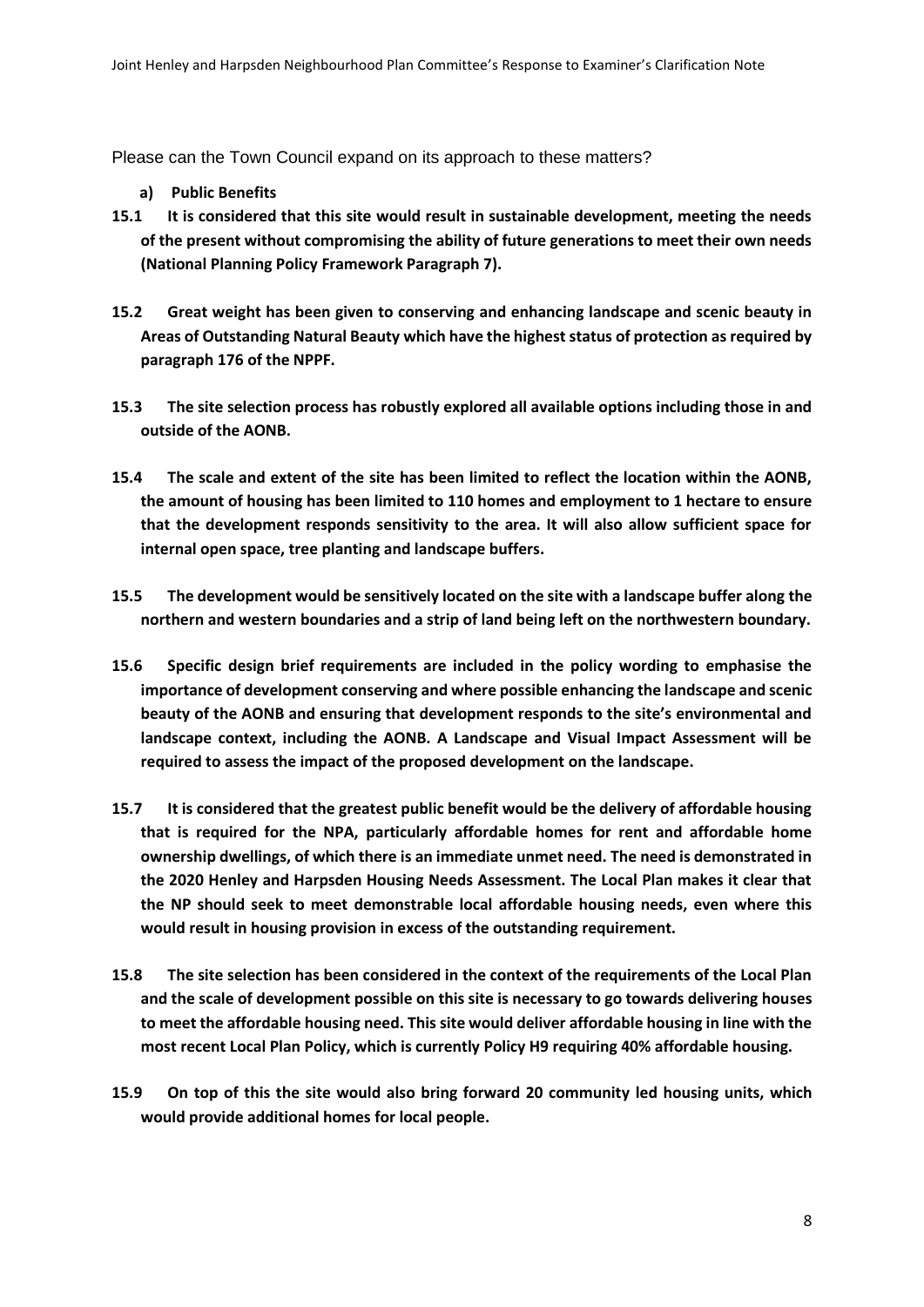- **15.10 Plainly the development of this site would make a substantial contribution toward the provision of affordable houses in this area. Affordable housing including those for families would provide more job opportunities and use of local services and facilities. Affordable housing is also a national issue.**
- **15.11 It is noted that the previous allocated site M adjacent to the site has provided the most affordable housing in the last 5 years. This site has delivered 49 of the 75 affordable homes delivered in the NPA over the last 5 years as shown in the table below.**

| <b>Site</b>                       | <b>Affordable Rented</b>     | <b>Shared Ownership</b> |
|-----------------------------------|------------------------------|-------------------------|
|                                   | Completed                    |                         |
| Highlands Farm (1), Henley        | 41                           | 8                       |
| 116-118 Greys Road, Henley        | $\overline{\phantom{a}}$     | 5                       |
| Wilkens Yard, Henley              | $\qquad \qquad \blacksquare$ | 9                       |
| <b>Townsland Hospital, Henley</b> | 12                           | -                       |
| Forecast/potential upcoming       |                              |                         |
| Land West of Fairmile, Henley     | 22                           | 7                       |
| Anderson House, Henley            | 0                            | 8                       |
| Wyevale Garden Centre,            | 12                           | 4                       |
| Harpsden                          |                              |                         |
| Highlands Farm (1), Henley        | 8                            | 8                       |
| Highlands Farm (2), Henley        | 8                            | 3                       |
| Thames Farm, Reading Road,        | 28                           | 10                      |
| Harpsden                          |                              |                         |
| Land to East of Reading Road,     | 20                           | 6                       |
| Harpsden.                         |                              |                         |

- **15.12 The examiner for the Local Plan recognised that the market towns are sustainable towns with a reasonable range of facilities and should be expected to play a proportionate role in meeting the District's housing needs. The Neighbourhood Plan would not be able to achieve this without allocating for a larger site in the AONB. As set out in the Environmental Report included within our evidence base.**
- **15.13 The site would also bring forward employment and community uses, with the provision of 1 hectare of employment land, including the relocation of the Chiltern Centre. This would provide public benefits and free up an existing site for housing.**
- **15.14 Section 5 of the Environmental Report explains a process of developing growth scenarios for the neighbourhood plan in 2021. The Site Options Assessment (SOA) was a key input, but strategic factors also fed in, including the residual housing requirement from the Local Plan.**
- **15.15 Paragraph 5.26 explains that one scenario is to meet and exceed ('buffer') this requirement by allocating Highlands Farm, and this scenario is taken forward for assessment as Scenario 1.**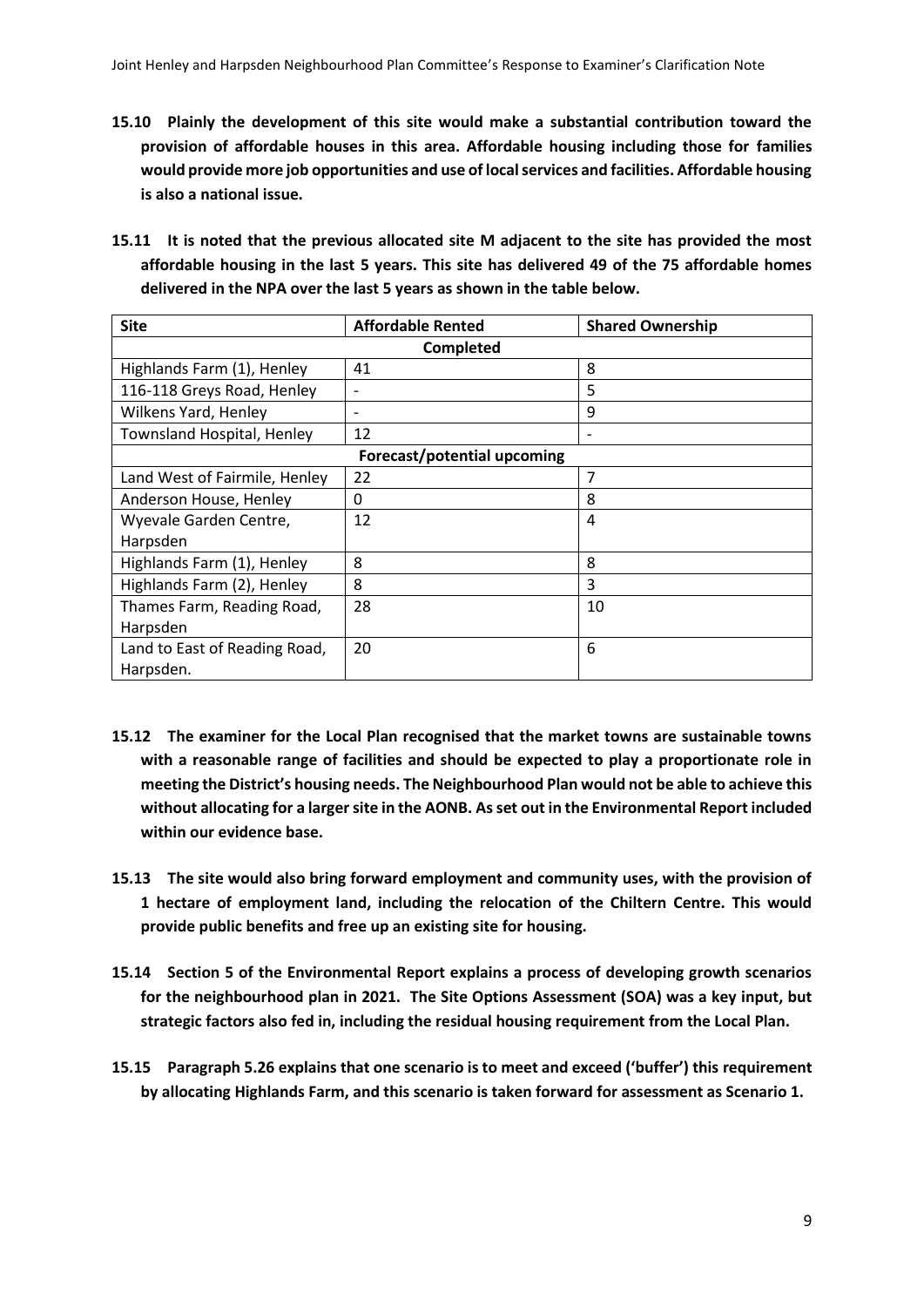- **15.16 Any other scenario must involve a package of smaller sites, and attention immediately falls on two green-rated sitesin Harpsden; however, the combined capacity of these sites (31 homes) falls short of what is required (34 homes).**
- **15.17 Hence there is a discussion of alternative ways to meet the residual shortfall of (at least) 3 homes. One option is to allocate one or more of the four amber-rated sites in Harpsden, but this scenario is ruled-out as 'unreasonable' (paragraph 5.27).**
- **15.18 The other option is to support a higher density scheme at 'Site C', which is the Gillotts School site allocated for 50 homes in the made neighbourhood plan. This is taken forward as Scenario 2.**
- **15.19 The assessment of the two reasonable growth scenarios for the neighbourhood plan is presented across pages 14-17 of the Environmental Report, and serves to draw out a good range of the issues and opportunities associated with Scenario 1, both in an absolute sense and relative to Scenario 2.**
- **15.20 Landscape sensitivities associated with Scenario 1 are clearly captured, as well as issues around proximity to the town centre (see discussion under 'air quality'). However, with regards to matters relating to car dependency, accessibility and wider 'population and communities' objectives (including, and notably, affordable housing), Scenario 1 is judged to be preferable to Scenario 2.**
- **15.21 The NPC's reasons for supporting Scenario 1 and rejecting Scenario 2 are set out on page 18 of the Environmental Report. It is repeated in full here:**

**"The preferred approach is to take forward Scenario 1 as the basis for the Revised JHHNP. This approach is considered to broadly align with the findings of the assessment, which finds Scenario 1 to perform well in terms of the majority of key sustainability issues, both in absolute terms and relative terms.** 

**It is recognised that the Area of Outstanding Natural Beauty (AONB) designation is a constraint to growth at Highlands Farm Northern Field. However, the SODC [Landscape](https://data.southoxon.gov.uk/ccm/support/dynamic_serve.jsp?ID=1038255682&CODE=DEBC6A309FBCBBF6CAD80B61AD2F977A#page=104)  [Capacity Assessment](https://data.southoxon.gov.uk/ccm/support/dynamic_serve.jsp?ID=1038255682&CODE=DEBC6A309FBCBBF6CAD80B61AD2F977A#page=104) (2017) serves to indicate limited landscape sensitivity, and there will be good potential to take steps at the development management stage to mitigate landscape impacts, guided by policy set out in the Revised JHHNP.** 

**With regards to Scenario 2, the assessment highlights a range of drawbacks, including on the basis that growth would be directed to the edge of Lower Shiplake rather than the edge of Henley. It is recognised that further scenarios could feasibly be explored that would involve focusing growth solely at the edge of Henley; however, all such scenarios are judged to be 'unreasonable' on the basis of the discussion set out in Section 5 of this report.** 

**The process of defining and assessing growth scenarios serves to highlight that there are no easy choices, in respect of planning for growth at Henley. Nonetheless there is a need to make a choice, and the Committee views Scenario 1 as best representing sustainable development on balance. Importantly, the preferred approach will deliver benefits to the Neighbourhood Area and meet the requirements set out in the Local Plan."**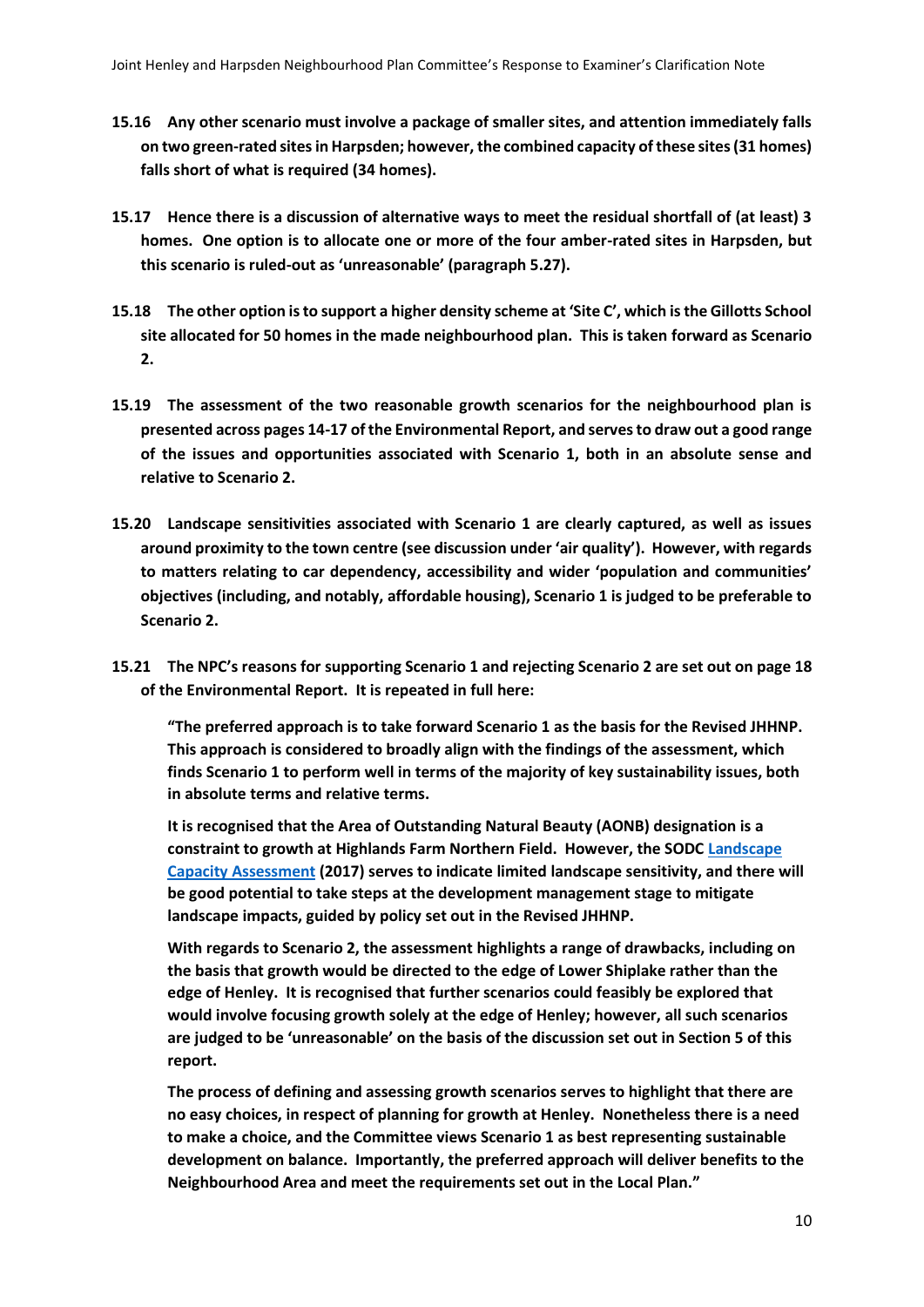- **15.22. The NPC stands by this statement, but recognises that the evidence provided by SODC Landscape Capacity Assessment (2017) is more accurately described as indicating** *relatively* **limited landscape sensitivity, specifically limited sensitivity in the context of Henley urban edge.**
- **15.23. The NPC is in a position whereby the only alternative to the preferred growth scenario, as set out in the submission plan, is a scenario that is judged to perform worse on balance, having considered the full range of plan objectives and wider sustainability objectives. It is because there is no better performing alternative scenario that exceptional circumstances exist to support a major development in the AONB.**
- **15.24. The NPC has given great weight to the AONB constraint, but the other options available are not considered to be acceptable. We consider there are exceptional circumstances and that the development proposed on this site is in the public interest.**
	- **b) Landscape Sensitivity**
- **15.25. As part of the NPC consideration of this site, the following evidence was considered: the 2020 Site Options and Assessment Report, the 2017 Landscape Character Assessment (LCA) for the Local Plan and the 2017 Landscape Capacity Assessment the Four Towns.**
- **15.26. The Environmental Report states that landscape is a key issue for this current assessment, with an overriding consideration being the location of Highlands Farm North within the Chilterns AONB. There are views of the site from Greys Road and two footpaths that link Henley to the Chiltern Way; however, the land is notably flat, and there is understood to be good potential to mitigate impacts through masterplanning, screening and landscaping.**
- **15.27. The Site Assessment produced by AECOM was the starting point for the NPC's considerations. AECOM concluded that the site had no major constraints and the site would be suitable for allocation. The assessment states that the impact on the AONB would usually be considered however, given recent construction, development on 853a should not adversely impact the AONB.**
- **15.28. The site was then subject to additional site assessment criteria by the NPC, as set out in the Baseline Report, and this included an assessment of the landscape impact. It was recognised that the AONB designation is a constraint to growth at Highlands Farm Northern Field.**
- **15.29. It was noted by the NPC that the site consists of individual fields which are contained by hedgerows and includes a tree belt to the north which provides screening to Greys Road, with more open boundaries along the western side of the site. It was considered that although the site is located within the AONB, that it is not prominent within the wider landscape and the existing development on the allocation Site M influences this along with the mature trees and hedgerows, lowering the susceptibility of the site due to the existing man-made influences. The area of land between Greys Road and Highlands Lane at the front west of the site would also not be developed.**
- **15.30. It was considered that the SOD[C Landscape Capacity Assessment](https://data.southoxon.gov.uk/ccm/support/dynamic_serve.jsp?ID=1038255682&CODE=DEBC6A309FBCBBF6CAD80B61AD2F977A#page=104) (2017) serves to indicate limited landscape sensitivity, and there will be good potential to take steps at the**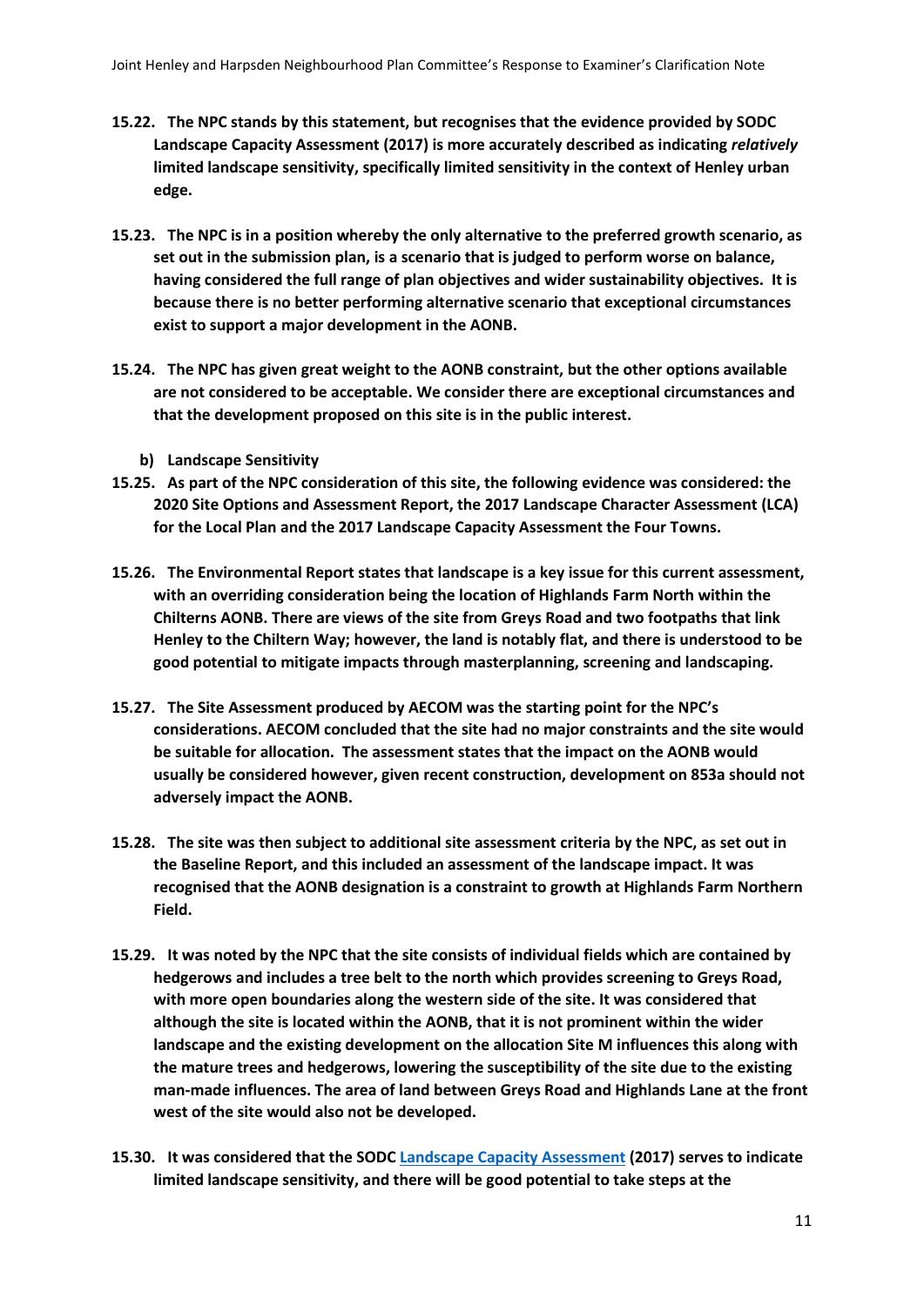**development management stage to mitigate landscape impacts, guided by policy set out in the Revised JHHNP.** 

- **15.31. It was important that the site be designed appropriately and that a full detailed landscape and visual assessment be required as part of development of this site. The site allocation policy (Policy DS7) has been written to incorporate these requirements, including requiring a design brief for the site to demonstrate how development "incorporates and reinforces or re-provides the existing landscaping, green infrastructure and biodiversity features, particularly along the sites northern, southern and western boundary edges" and "responds to the site's environmental and landscape context, including the AONB and visibility from the opposite side of the valley". Furthermore, development is expected to ensure that it "conserves and where possible enhances the landscape and scenic beauty of the AONB", including through the undertaking of a Landscape and Visual Impact Assessment.**
- **15.32. In summary, the site is clearly sensitive on account of being in the AONB. However, it seems apparent that, whilst in the AONB, the site is relatively unconstrained in the context of the Henley settlement edge, given the flat topography, adjacent built form and screening vegetation, and the adjacent small field to the northwest. Furthermore, it seems that there are limited, and potentially very limited, longer distance views across the site to or from the Harpsden Valley.**
- **15.33. We are in a position whereby the only alternative to the preferred growth scenario, as set out in the submission plan, is a scenario that is judged to perform worse on balance, having considered the full range of plan objectives and wider sustainability objectives. It is because there is no better performing alternative scenario and that public benefits exist, that the NPC support a major development in the AONB.**
- **15.34. We would be open to revisiting the matter of the planning balance, in light of further detailed evidence on the landscape constraint, but it is difficult to foresee how this might lead to a conclusion that an alternative scenario is in fact preferable.**
- **15.35. Any such work to revisit the planning balance would also need to account for the latest detailed proposals in respect of uses onsite / planning gain as well as masterplanning, landscaping and design measures aimed at mitigating landscape impacts.**
- **15.36. The intent for a landscape led design could be more effectively presented with the proposed revised policy wording as follows:** *n) They are landscape-led and are appropriate for their location within the setting of the Chilterns AONB. All proposals should demonstrate that they have addressed site layout, design, orientation, height, bulk and scale of structures and buildings. In addition, careful consideration should be given to the use of colours, materials and the reflectiveness of surfaces in relation to the proximity of the site to the AONB. Careful consideration should be given to the use of street lights and other forms of external illumination to safeguard the dark night skies of the AONB'* **and the following wording could be included within the supporting text** *'It is important that proposed developments are landscape-led. The approach taken should be set out in the associated Design and Access Statement or a wider Planning Statement. In addition, proposals will be expected to have been tested through a full Landscape and Visual Impact Assessment which*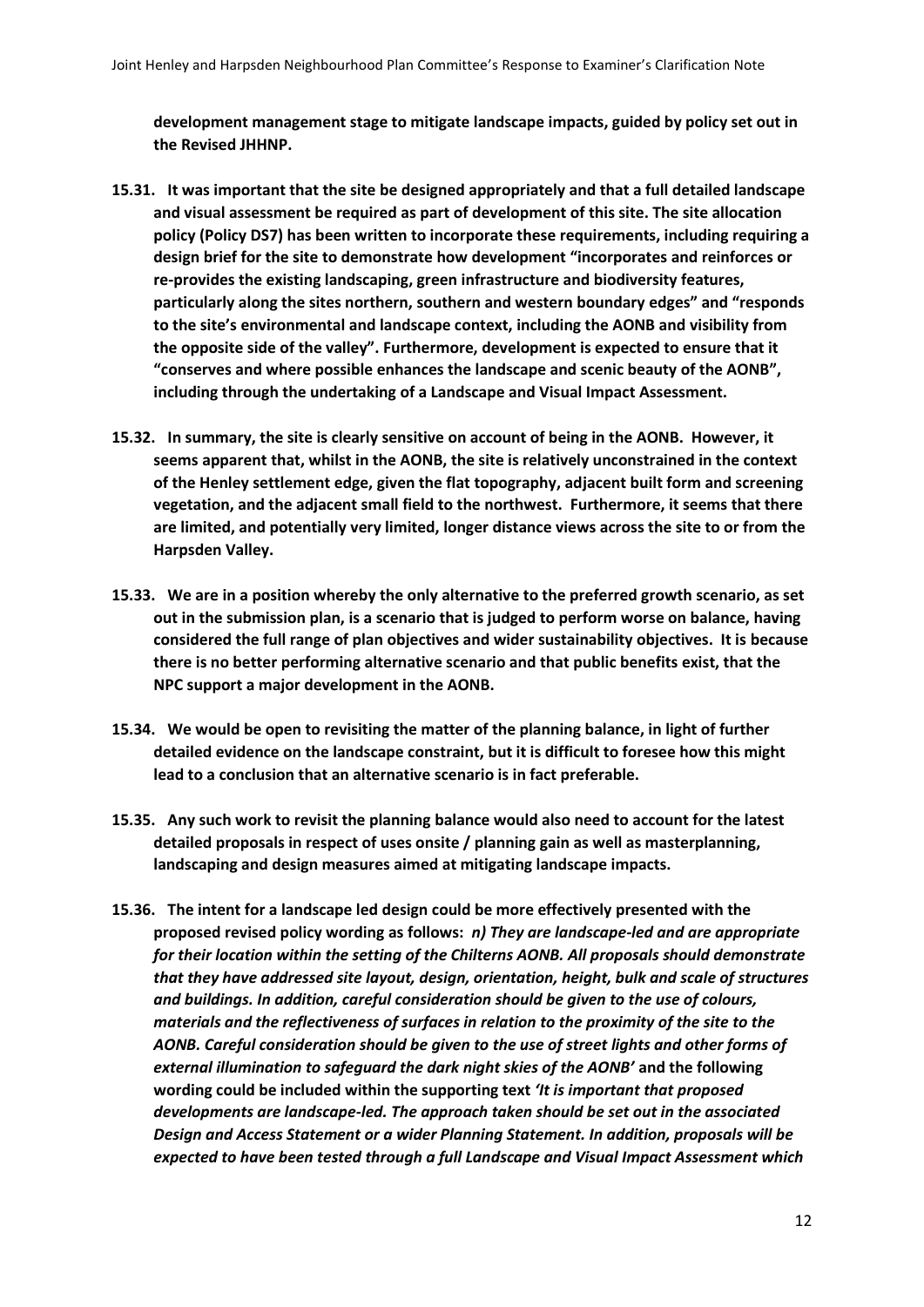*include photomontages showing the relationship of the development to the AONB in general.*

**c) Local Plan See response below.** 

Is the third point still relevant now that the South Oxfordshire Local Plan has been adopted?

- **15.37. Since the adoption of the South Oxfordshire Local Plan 2035 of 10 December 2020 references to superseded documents such as the South Oxfordshire Local Plan 2011 or the Core Strategy 2027 have become out of date.**
- **15.38. We consider that the site selection process, including the site assessment conclusions for this site, are in accordance with the adopted South Oxfordshire Local Plan 2035 as a whole and in particular with strategic policies addressing environmental constraints.**
- **15.39. Notably, Policy ENV1: Landscape and Countryside in the SODC Local Plan 2035 which sets out:**
- **15.40. Development in an AONB or affecting the setting of an AONB will only be permitted where it conserves, and where possible, enhances the character and natural beauty of the AONB;** 
	- **The scale and extent of the site has been limited to reflect the location within the AONB, the amount of housing has been limited to 110 homes and employment to 1 hectare to ensure that the development would respond to sensitivity to the area. It will also allow sufficient space for internal open space, tree planting and landscape buffers.**
	- **The development would be sensitively located on the site with a landscape buffer along the northern and western boundaries and a strip of land being left on the northwestern boundary.**
	- **Specific design brief requirements are included in the policy wording to emphasise the importance of development conserving and where possible enhancing the landscape and scenic beauty of the AONB and ensuring that development responds to the site's environmental and landscape context, including the AONB.**
- **15.41. Development in an AONB will only be permitted where it is appropriate to the economic and environmental wellbeing of the area or promotes understanding or enjoyment of the AONB;** 
	- **The site would also bring forward employment public benefits, due to the provision of 1 hectare of employment land, including the relocation of the Chiltern Centre and freeing up the existing site for housing.**
	- **The provision of open space, planting and GI opportunities would help to link green corridors to existing development and the surrounding area, improving environmental wellbeing and benefits.**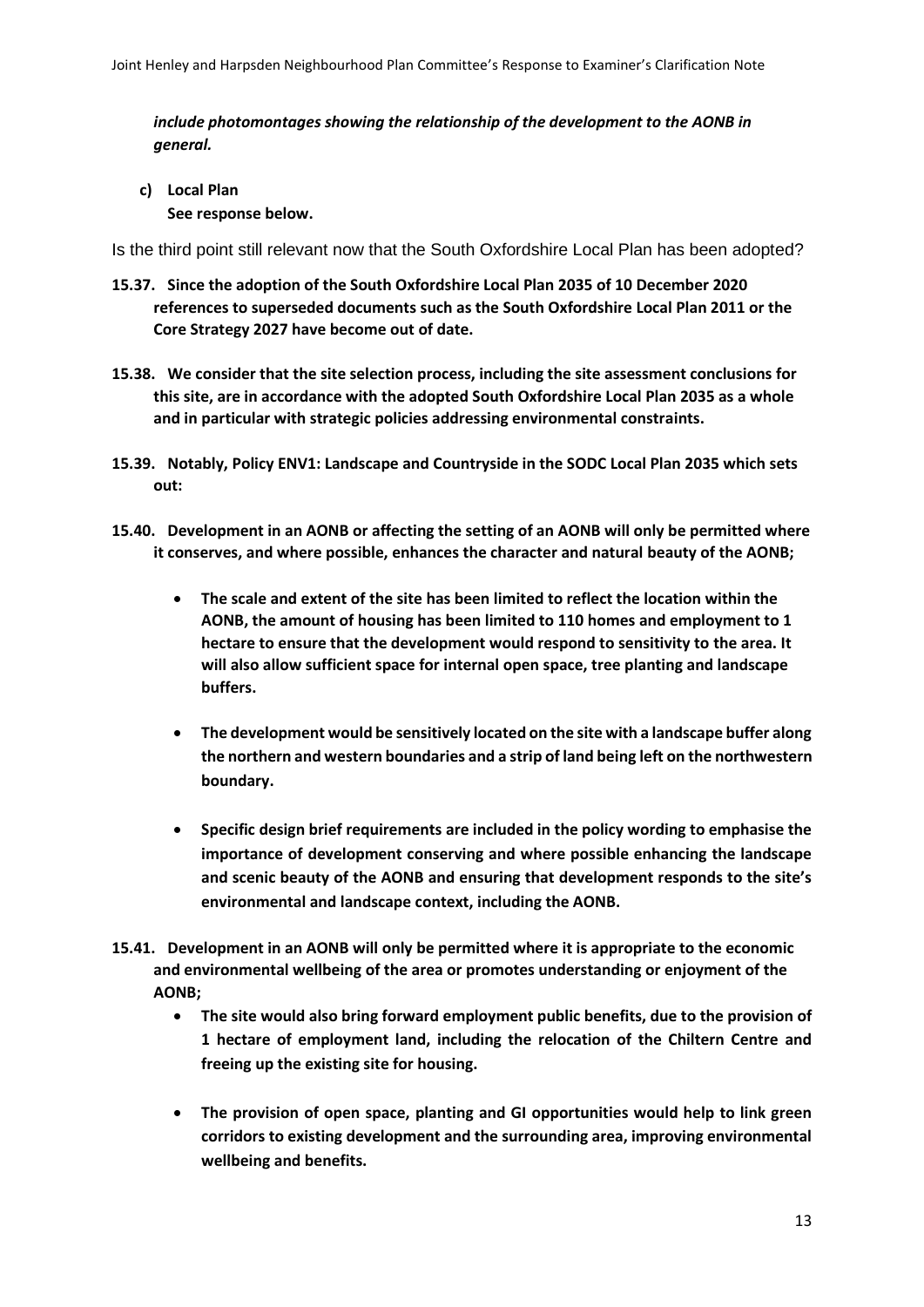- **15.42. Major development in an AONB will only be permitted in exceptional circumstances and where it can be demonstrated to be in the public interest;** 
	- **It is considered that the development would deliver a range of benefits including a large amount of affordable housing, the relocation of the Chiltern Centre, employment and community uses. The need for affordable homes is demonstrated in the 2020 Henley and Harpsden Housing Needs Assessment. The Local Plan makes it clear that the NP should seek to meet demonstrable local affordable housing needs, even where this would result in housing provision in excess of the outstanding requirement.**
- **15.43. Development proposals that could affect the special qualities of an AONB (including the setting of an AONB) either individually or in combination with other developments, should be accompanied by a proportionate Landscape and Visual Impact Assessment.**
	- **The policy wording for this site sets out that a Landscape and Visual Impact Assessment will be required at the planning application stage to assess the impact of the proposed development on the landscape.**

Various components of the Plan comment about the relationship between the development of Site M (to the immediate south) and its former uses. They also relate to the rationale behind the allocation of Site M in the made Plan. Please can the Town Council provide information about the nature of the former employment and agricultural uses that existed on Site M at that time?

**16.1. Site M was a brownfield site and consisted of a variety of business and light industrial uses, together with an area of recreation land. This included larger industrial units and smaller office buildings with a large area used for football pitches. The site also contained large yard areas used for storage of materials and equipment.** 

## *Site C*

I acknowledge proposed housing site at Gillotts School in the Plan remains unchanged from the 'made' Plan. Nevertheless, I can see in the second addendum to the AECOM Site Assessments that there is a degree of commentary both on the proposed access arrangements to the site, and on the environmental implications of those arrangements.

Has any further assessment work been undertaken on the access issue since that report was produced in August 2021?

- **17.1. Access was considered as part of the site assessment process, as part of the initial site assessment and the additional assessment by the Working Group.**
- **17.2. Oxfordshire County Council were consulted following the site assessment produced by AECOM in Summer 2021 and didn't raise concerns over the access to the site.**
- **17.3. It is considered that access to the site could be achieved, the Town Council owns land that could be used as access. The Landowner has confirmed that the access issue is close to being resolved as shown in Appendix C.**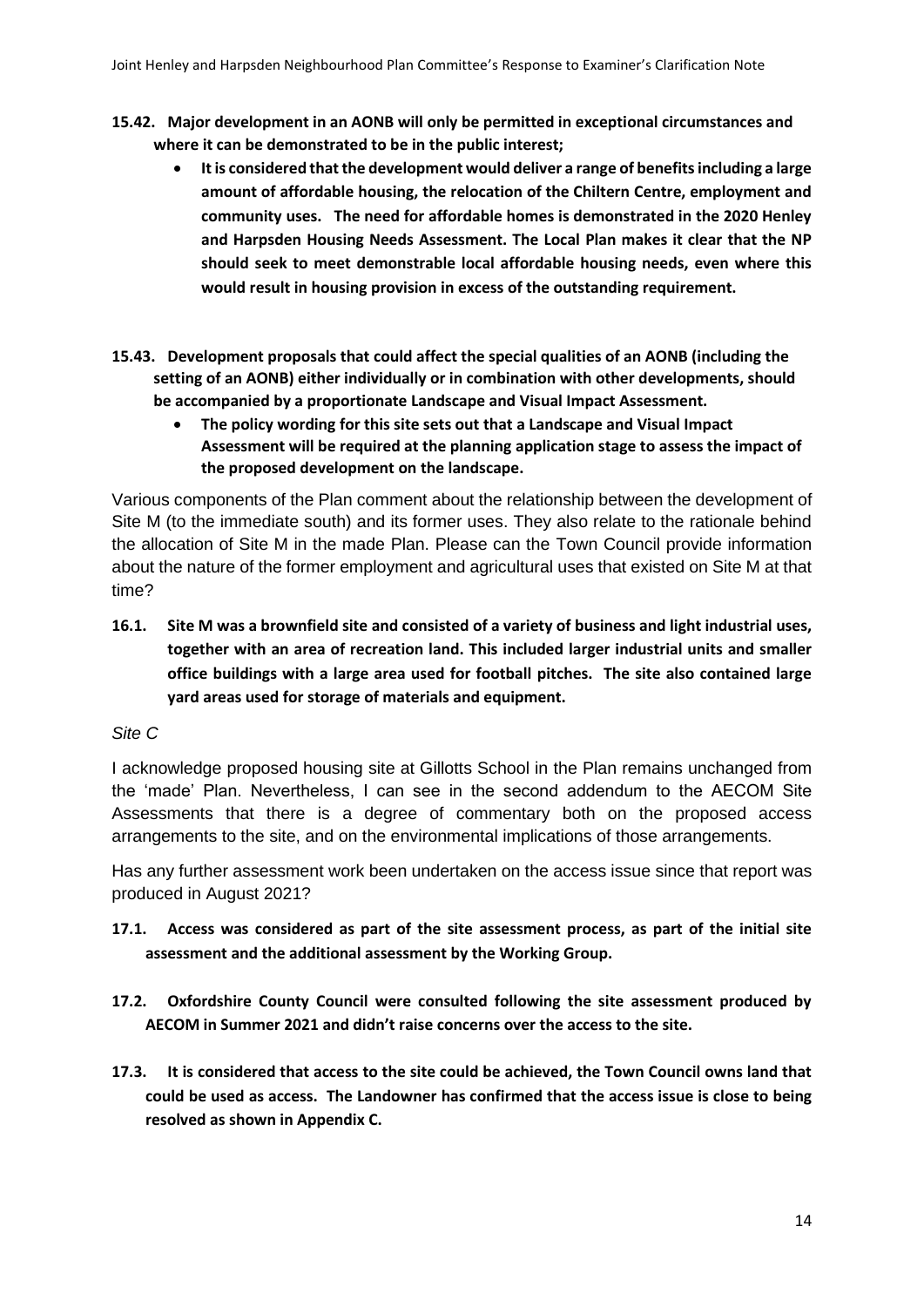**17.4. As the main owner of land to be used for accessing the site at Gillotts School , Henley Town Council has engaged in positive discussions regarding its provision. Final details of the land disposal remain for ratification by the Council.**

### *Representations*

Does the Town Council wish to comment on any of the representations made to the Plan?

In particular, does it wish to comment on the representations made by:

- Chilterns Conservation Board (9);
- Thames Developments Group Limited (11)
- Gillotts School (12)
- Blockwork (13)
- South Oxfordshire District Council (14)
- B&M Care (19)
- Taylor Wimpey (21)
- Westbourne homes & Debrecq (Crossways) (22) Tony Wright.
- Borlase Family (23)
- Crest Nicholson Chiltern (24)
- Bloor Homes (25)
- Oxfordshire County Council (27)
- Knole Homes (28)
- South Oxfordshire District Council Property (29)

[The numbers in brackets are the reference numbers in the District Council's schedule of representations].

#### **Response shown in table below:**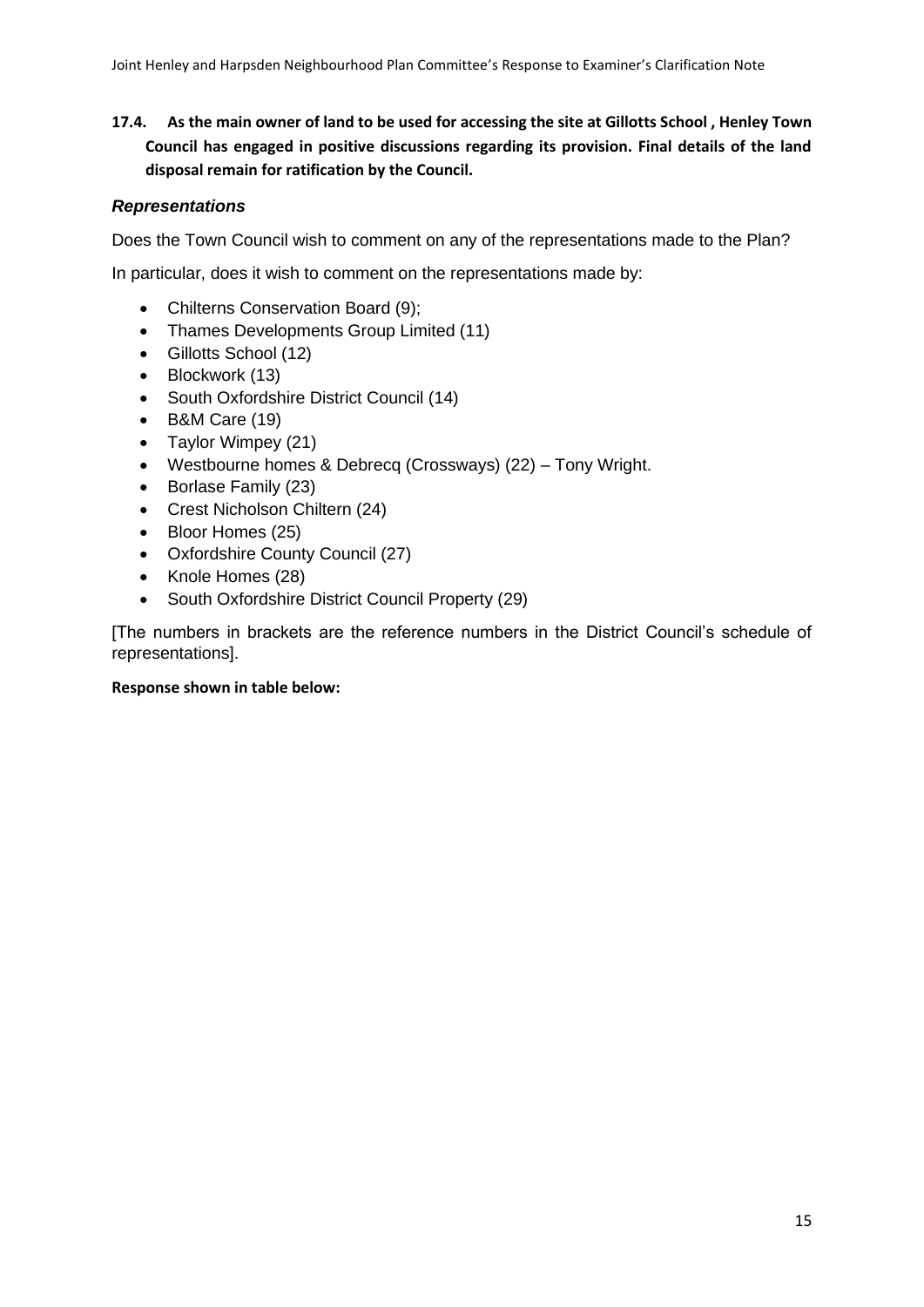| Respondent                                                                                     | Policy                                                                                                                                                                                                                                                                                                          | Response                                                                                                                                                                                                                                                                                                                                                                                          |
|------------------------------------------------------------------------------------------------|-----------------------------------------------------------------------------------------------------------------------------------------------------------------------------------------------------------------------------------------------------------------------------------------------------------------|---------------------------------------------------------------------------------------------------------------------------------------------------------------------------------------------------------------------------------------------------------------------------------------------------------------------------------------------------------------------------------------------------|
| Respondent<br>Site options assessment<br>Number: 9<br>Chiltern<br>Conservation<br><b>Board</b> |                                                                                                                                                                                                                                                                                                                 | The Chilterns Conservation Board (CCB) raise concerns with the site selection process<br>and, in particular, whether due account has been taken of the issues and constraints<br>associated with the largest of the allocations in the submission plan, namely Site M1:<br><b>Highlands Farm.</b>                                                                                                 |
|                                                                                                | As an initial point, it is important to note that the site options assessment (SOA) was<br>undertaken as an early step in the process. It's aim was to differentiate between the<br>available site options on a three point (red-amber-green) scale, as opposed to<br>selecting preferred sites for allocation. |                                                                                                                                                                                                                                                                                                                                                                                                   |
|                                                                                                |                                                                                                                                                                                                                                                                                                                 | An overview of the SOA is presented across pages $9 - 11$ of the Environmental Report.<br>Nine sites were assigned a green rating by the SOA, namely:                                                                                                                                                                                                                                             |
|                                                                                                |                                                                                                                                                                                                                                                                                                                 | five sites that the Environmental Report described as "relatively easy wins", i.e.<br>$\bullet$<br>sites where there is a very clear case for allocation / limited argument for non-<br>allocation;                                                                                                                                                                                               |
|                                                                                                |                                                                                                                                                                                                                                                                                                                 | a further site described within the Environmental Report as "performing very<br>$\bullet$<br>strongly";                                                                                                                                                                                                                                                                                           |
|                                                                                                |                                                                                                                                                                                                                                                                                                                 | two sites on the edge of Lower Shiplake identified as "giv[ing] rise to concerns";<br>and                                                                                                                                                                                                                                                                                                         |
|                                                                                                |                                                                                                                                                                                                                                                                                                                 | Highlands Farm (N.B. Highlands Farm is not describe as an 'easy win').<br>٠                                                                                                                                                                                                                                                                                                                       |
|                                                                                                |                                                                                                                                                                                                                                                                                                                 | The detailed reasons for assigning Highlands Farm a green rating are set out in the<br>2020 version of the SOA, which again serves to highlight that the SOA was an early<br>step in the process. Not only was SEA work undertaken subsequent to the SOA, but<br>also the Town Council ran a consultation on site options in 2021, the findings of which<br>are set out in a Consultation Report. |
|                                                                                                |                                                                                                                                                                                                                                                                                                                 | A key reason given is that the site is "within the built up area", once account is taken<br>of development to the south, namely the Highlands Farm scheme allocated through<br>the Henley Neighbourhood Plan (2016).                                                                                                                                                                              |
|                                                                                                |                                                                                                                                                                                                                                                                                                                 |                                                                                                                                                                                                                                                                                                                                                                                                   |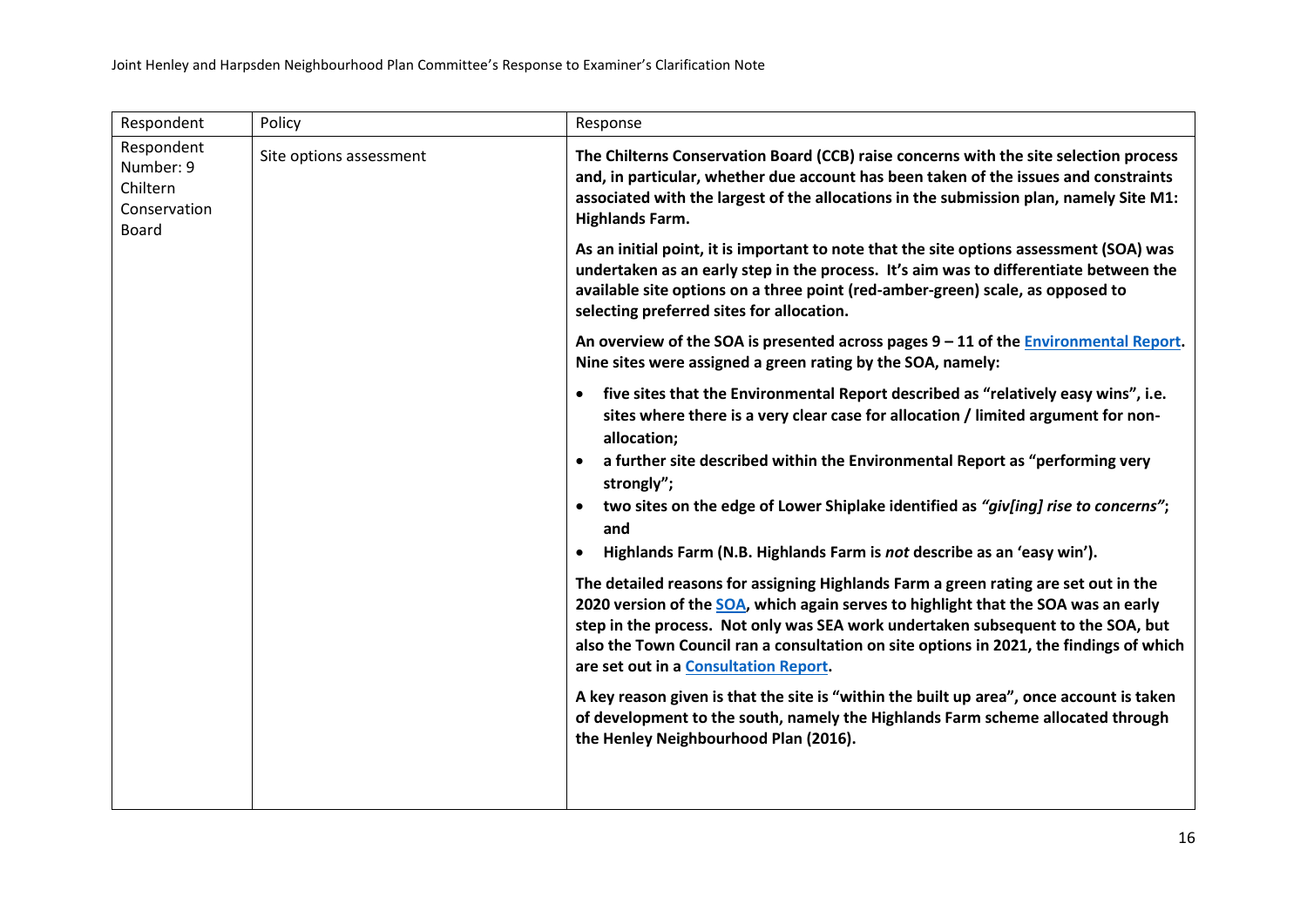| Developing reasonable alternatives | Section 5 of the Environmental Report explains a process of developing growth<br>scenarios for the neighbourhood plan in 2021. The SOA was a key input, but strategic<br>factors also fed in, including the residual housing requirement from the Local Plan.                                                                                                                                                    |
|------------------------------------|------------------------------------------------------------------------------------------------------------------------------------------------------------------------------------------------------------------------------------------------------------------------------------------------------------------------------------------------------------------------------------------------------------------|
|                                    | Paragraph 5.26 explains that one scenario is to meet and exceed ('buffer') this<br>requirement by allocating Highlands Farm, and this scenario is taken forward for<br>assessment as Scenario 1.                                                                                                                                                                                                                 |
|                                    | Any other scenario must involve a package of smaller sites, and attention<br>immediately falls on two green-rated sites in Harpsden; however, the combined<br>capacity of these sites (31 homes) falls short of what is required (34 homes).                                                                                                                                                                     |
|                                    | Hence there is a discussion of alternative ways to meet the residual shortfall of (at<br>least) 3 homes. One option is to allocate one or more of the four amber-rated sites in<br>Harspden, but this scenario is ruled-out as 'unreasonable' (paragraph 5.27).                                                                                                                                                  |
|                                    | The other option is to support a higher density scheme at 'Site C', which is the Gillotts<br>School site allocated for 50 homes in the made neighbourhood plan. This is taken<br>forward as Scenario 2.                                                                                                                                                                                                          |
| Assessing reasonable alternatives  | The site selection process has robustly explored all available options including those in<br>and outside of the AONB.                                                                                                                                                                                                                                                                                            |
|                                    | The assessment of the two reasonable growth scenarios for the neighbourhood plan<br>is presented across pages 14-17 of the Environmental Report, and serves to draw out<br>a good range of the issues and opportunities associated with Scenario 1, both in an<br>absolute sense and relative to Scenario 2.                                                                                                     |
|                                    | Landscape sensitivities associated with Scenario 1 are clearly captured, as well as<br>issues around proximity to the town centre (see discussion under 'air quality').<br>However, with regards to matters relating to car dependency, accessibility and wider<br>'population and communities' objectives (including, and notably, affordable housing),<br>Scenario 1 is judged to be preferable to Scenario 2. |
|                                    |                                                                                                                                                                                                                                                                                                                                                                                                                  |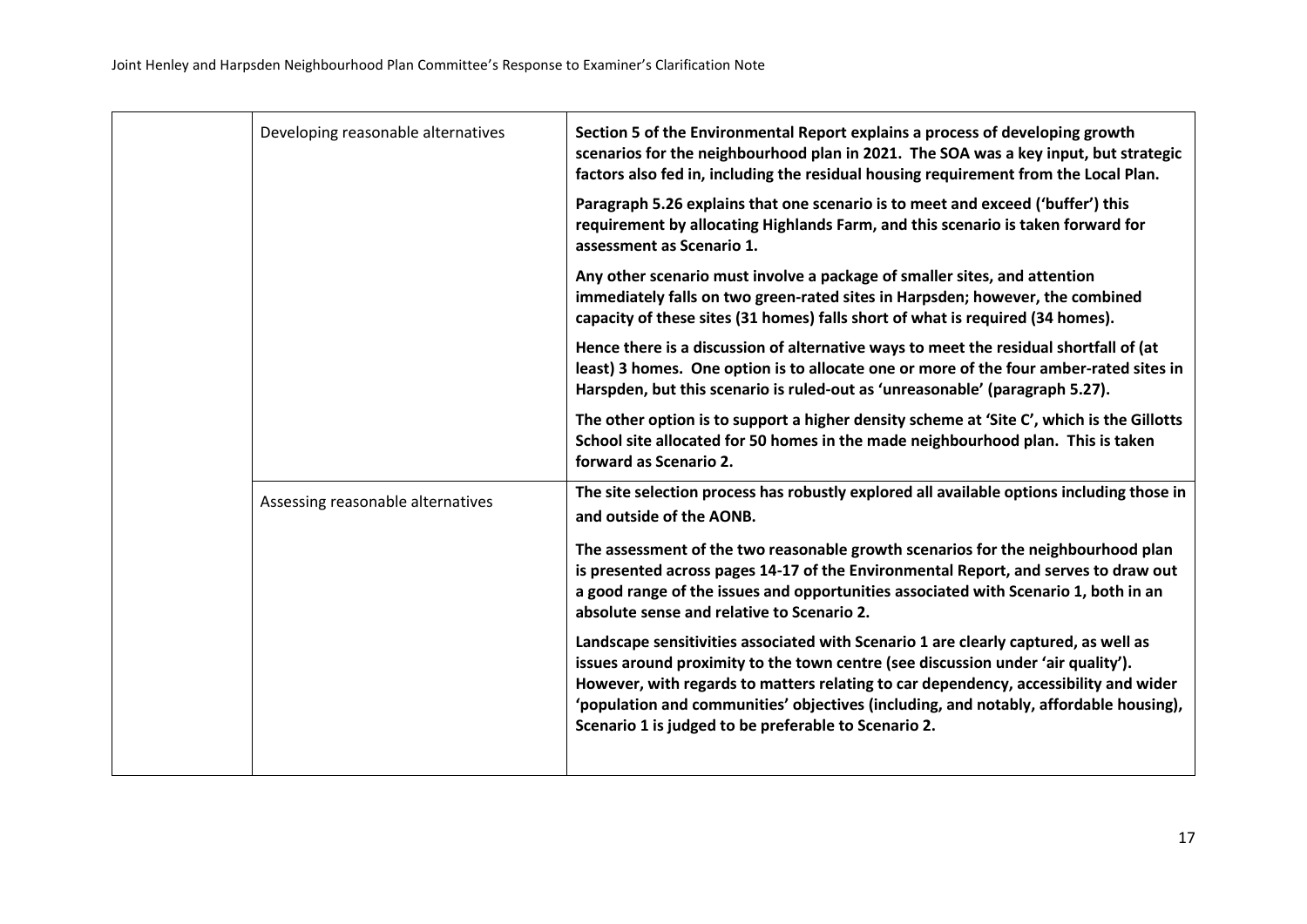| Selecting the preferred scenario | The NPC's reasons for supporting Scenario 1 and rejecting Scenario 2 are set out on<br>page 18 of the Environmental Report. It is repeated in full here:                                                                                                                                                                                                                                                                                                                             |
|----------------------------------|--------------------------------------------------------------------------------------------------------------------------------------------------------------------------------------------------------------------------------------------------------------------------------------------------------------------------------------------------------------------------------------------------------------------------------------------------------------------------------------|
|                                  | "The preferred approach is to take forward Scenario 1 as the basis for the<br>Revised JHHNP. This approach is considered to broadly align with the findings<br>of the assessment, which finds Scenario 1 to perform well in terms of the<br>majority of key sustainability issues, both in absolute terms and relative<br>terms.                                                                                                                                                     |
|                                  | It is recognised that the Area of Outstanding Natural Beauty (AONB)<br>designation is a constraint to growth at Highlands Farm Northern Field.<br>However, the SODC Landscape Capacity Assessment (2017) serves to indicate<br>limited landscape sensitivity, and there will be good potential to take steps at<br>the development management stage to mitigate landscape impacts, guided<br>by policy set out in the Revised JHHNP.                                                 |
|                                  | With regards to Scenario 2, the assessment highlights a range of drawbacks,<br>including on the basis that growth would be directed to the edge of Lower<br>Shiplake rather than the edge of Henley. It is recognised that further<br>scenarios could feasibly be explored that would involve focusing growth<br>solely at the edge of Henley; however, all such scenarios are judged to be<br>'unreasonable' on the basis of the discussion set out in Section 5 of this<br>report. |
|                                  | The process of defining and assessing growth scenarios serves to highlight<br>that there are no easy choices, in respect of planning for growth at Henley.<br>Nonetheless there is a need to make a choice, and the Committee views<br>Scenario 1 as best representing sustainable development on balance.<br>Importantly, the preferred approach will deliver benefits to the<br>Neighbourhood Area and meet the requirements set out in the Local Plan."                           |
|                                  | The NPC stands by this statement, but recognises that the evidence provided by SODC<br>Landscape Capacity Assessment (2017) is more accurately described as indicating<br>relatively limited landscape sensitivity, specifically limited sensitivity in the context of<br>Henley urban edge.                                                                                                                                                                                         |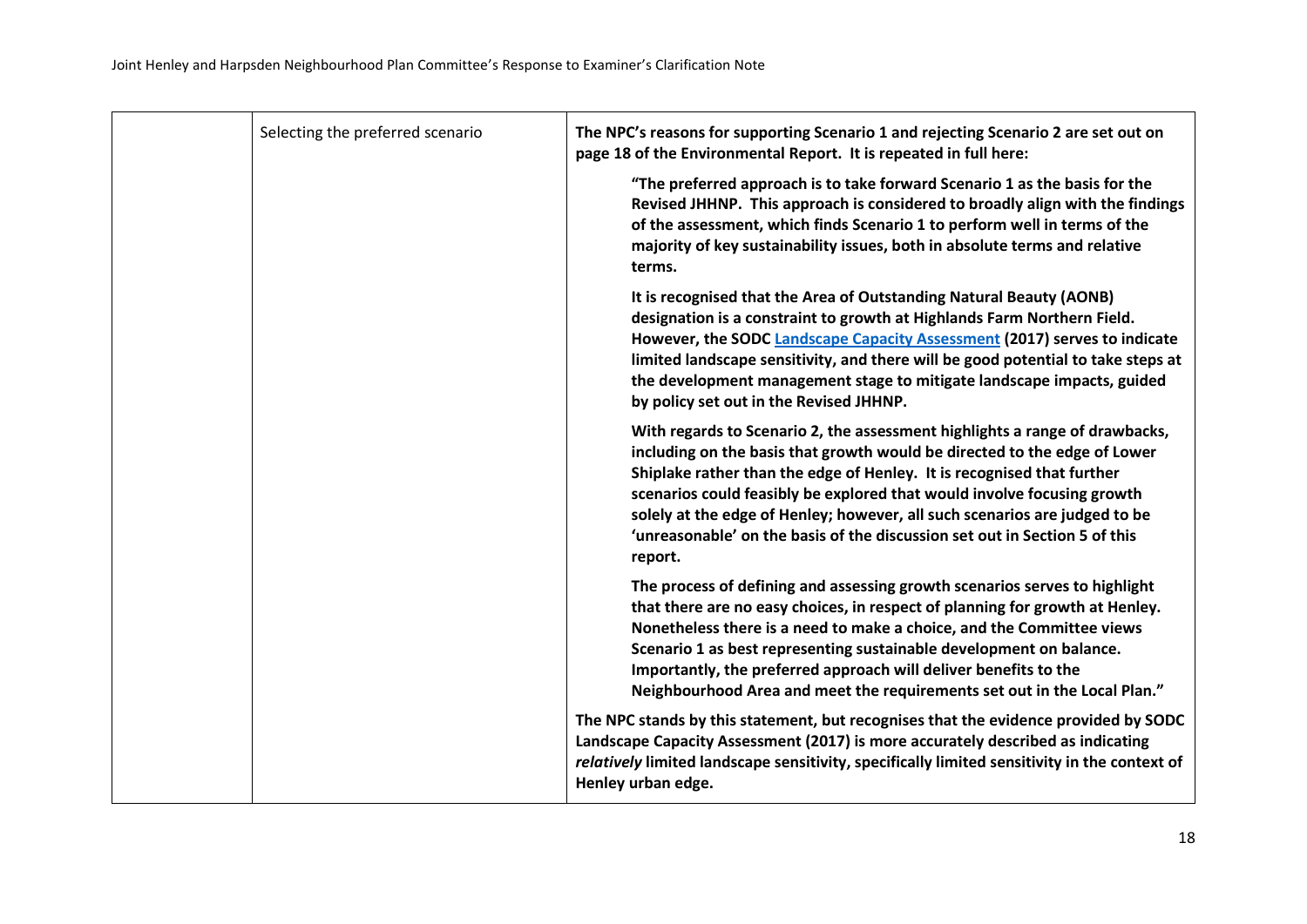|                                    | Conclusions                   | The NPC recognises the position of the CCB. However, the NPC is in a position<br>whereby the only alternative to the preferred growth scenario, as set out in the<br>submission plan, is a scenario that is judged to perform worse on balance, having<br>considered the full range of plan objectives and wider sustainability objectives. It is<br>because there is no better performing alternative scenario that exceptional<br>circumstances exist to support a major development in the AONB. |
|------------------------------------|-------------------------------|-----------------------------------------------------------------------------------------------------------------------------------------------------------------------------------------------------------------------------------------------------------------------------------------------------------------------------------------------------------------------------------------------------------------------------------------------------------------------------------------------------|
|                                    |                               | The NPC has given great weight to the AONB constraint, but the other options<br>available are not considered to be acceptable. We consider there are exceptional<br>circumstances and that the development proposed on this site is in the public<br>interest.                                                                                                                                                                                                                                      |
|                                    |                               | The site is clearly very sensitive on account of being in the AONB. However, it seems<br>apparent that, whilst in the AONB, the site is relatively unconstrained in the context<br>of the Henley settlement edge, given the flat topography, adjacent built form and<br>screening vegetation, and the adjacent small field to the northwest. Furthermore, it<br>seems that there are limited, and potentially very limited longer distance views across<br>the site to or from the Harpsden Valley. |
|                                    |                               | The NPC would be open to revisiting the matter of the planning balance, in light of<br>further detailed evidence on the landscape constraint, but it is difficult to foresee<br>how this might lead to a conclusion that an alternative scenario is in fact preferable.                                                                                                                                                                                                                             |
|                                    |                               | Any such work to revisit the planning balance would also need to account for the<br>latest detailed proposals in respect of uses onsite / planning gain as well as<br>masterplanning, landscaping and design measures aimed at mitigating landscape<br>impacts.                                                                                                                                                                                                                                     |
|                                    |                               | The intent for a landscape led design could be more effectively presented with the<br>proposed revised policy wording as set out in paragraph 15.36.                                                                                                                                                                                                                                                                                                                                                |
| Respondent<br>Number: 11<br>Thames | Policy ENV3: Trees            | The Forestry and Landscape Officer comments received welcome the requirement for<br>new tree planting and suggest amending the wording to state 'wherever possible a<br>minimum of three trees should be planted for each dwelling'.                                                                                                                                                                                                                                                                |
| Properties                         | Policy T4: EV Charging Points | SODC are happy with the policy as it stands.                                                                                                                                                                                                                                                                                                                                                                                                                                                        |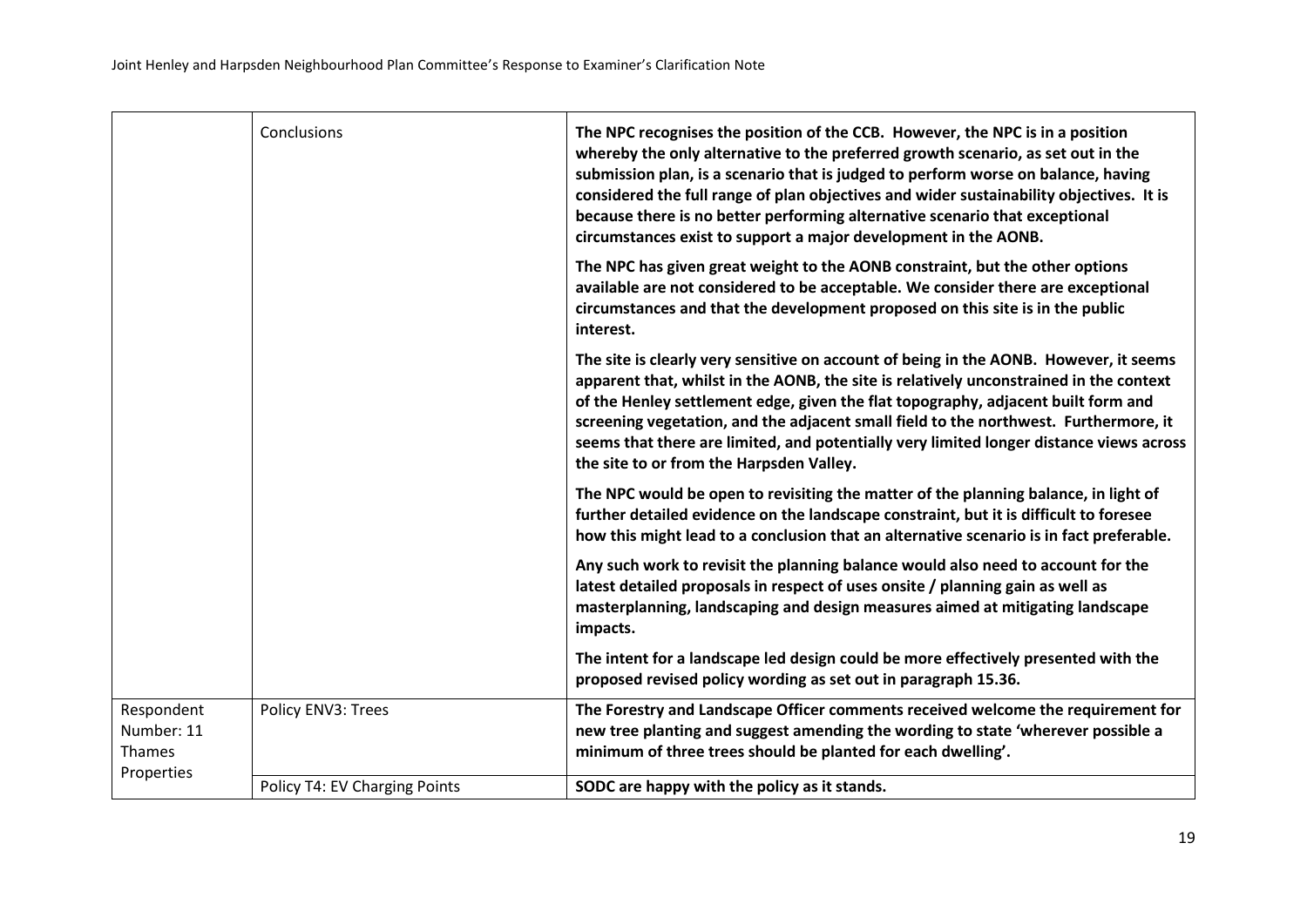|                                                 | Policy DS2: Land West of Fair Mile (Site A1) | It is important that development responds to the heritage context so this wording<br>should remain. With regards to the low density of development, the policy wording is<br>permissive.                                                                                                                                                                                                                                                                                                                                                                                                                                                   |
|-------------------------------------------------|----------------------------------------------|--------------------------------------------------------------------------------------------------------------------------------------------------------------------------------------------------------------------------------------------------------------------------------------------------------------------------------------------------------------------------------------------------------------------------------------------------------------------------------------------------------------------------------------------------------------------------------------------------------------------------------------------|
| Respondent<br>Number: 12<br>Gillotts School     | Designation of Local Green Space             | The reasons for the land being proposed for designation are:<br>* adjacent to Peppard Lane which is a public bridleway and footpath. This is used<br>extensively by local residents from all over Henley and by visiting walkers. It provides<br>an amenity by screening the school and its activities and it enhances the rural nature<br>of Peppard Lane.<br>* Because of the site's nature as a broadleaf woodland habitat it provides a haven for<br>wildlife including funghi, insects, small mammals and birds and is designated as such<br>by DEFRA<br>* TPOs on major trees would be inadequate in protecting the valuable habitat |
|                                                 |                                              | afforded by the undercroft and scrub on the site.                                                                                                                                                                                                                                                                                                                                                                                                                                                                                                                                                                                          |
|                                                 | Number of houses                             | This to ensure that the character of the area, and plenty of room is left for<br>landscaping and mitigating any impacts especially viewed from the South.                                                                                                                                                                                                                                                                                                                                                                                                                                                                                  |
| Respondent<br>Number: 13<br><b>Blockwork</b>    | TCE3: Hotel and Bed Space                    | The evidence to support this policy is included within the Baseline Report starting on<br>page 112, this demonstrates that hotel and bed spaces have been provided since the<br>needs assessment was produced in 2014.                                                                                                                                                                                                                                                                                                                                                                                                                     |
|                                                 |                                              | Furthermore, Local Plan Policy EMP11 support proposals for hotels within the built-up<br>areas of towns and there is no requirement within the Local Plan for the NDP to<br>provide any additional spaces.                                                                                                                                                                                                                                                                                                                                                                                                                                 |
|                                                 |                                              | Agree to update the figure reference at paragraph 21.30 to refer to Figure 24.                                                                                                                                                                                                                                                                                                                                                                                                                                                                                                                                                             |
| Respondent<br>Number: 19<br><b>B&amp;M Care</b> | C <sub>2</sub> use on Site X                 | OCC cannot show that there is a need for C2 Care Homes at this stage, in order to be<br>allocated this would need to be demonstrated and this would be a material<br>consideration when dealing with a planning application. Furthermore, the adopted<br>Local Plan includes permissive policies.                                                                                                                                                                                                                                                                                                                                          |
|                                                 |                                              | The Committee therefore disagree that this policy should be allocated for this use.                                                                                                                                                                                                                                                                                                                                                                                                                                                                                                                                                        |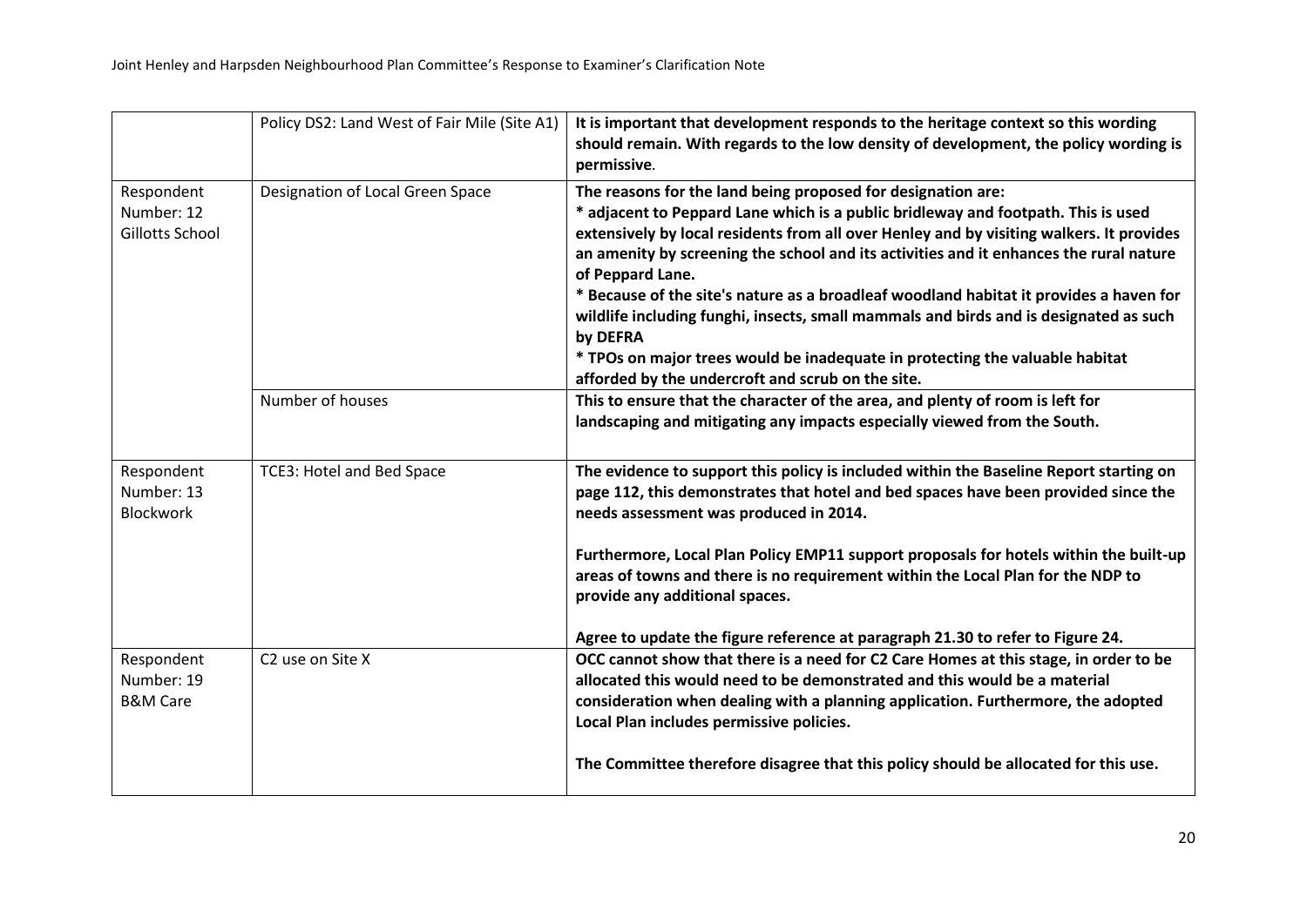|                                                  |                                                                     | The site has been refused planning permission for a Care Home under applications<br>P17/S0526/FUL(also dismissed on appeal APP/Q3115/W/18/3203476) and<br>19/S2486/FUL.<br>This site is one of the most sustainable sites within the Plan and the Committee<br>would like to see this coming forward for housing. The 2020 housing needs<br>assessment demonstrates that there is a need for houses including affordable houses. |
|--------------------------------------------------|---------------------------------------------------------------------|----------------------------------------------------------------------------------------------------------------------------------------------------------------------------------------------------------------------------------------------------------------------------------------------------------------------------------------------------------------------------------------------------------------------------------|
| Respondent<br>Number: 21<br><b>Taylor Wimpey</b> | <b>Meeting Housing Needs</b>                                        | SODC Local Plan Policy H3: Housing in the Towns of Henley-on-Thames requires the<br>NDP (Neighbourhood Development Plan) to provide the minimum outstanding<br>requirement. This does not state that existing completions and commitments should<br>be allocated and therefore we do not propose to allocate this site in the Plan.                                                                                              |
|                                                  |                                                                     | Disagree that changes should be made to the 2020 site assessment document. The<br>site assessment summary table (pg32) clarifies why the site is not appropriate to<br>allocate. We can agree to remove Site 1036 from paragraph 16.8 of the baseline<br>report and state in a separate sentence that Site 1036 'not appropriate to allocate as<br>it is under construction'.                                                    |
|                                                  | Policy ENV2: Biodiversity                                           | Disagree, the policy doesn't require development to deliver green walls and green<br>roofs this is set out as a suggestion of what could be provided. The policy wording is<br>clear that development proposals should as appropriate to their nature and scale<br>meet the requirements set out.                                                                                                                                |
|                                                  | Policy ENV3: Trees                                                  | The proposed wording is unnecessary, development proposals will need to be subject<br>to wider policies within the Development Plan and this is not required to be added to<br>each policy.<br>We could clarify that the three trees should be new and not replacements.                                                                                                                                                         |
|                                                  | Policy H2: Affordable Housing                                       | Disagree with the proposed wording.                                                                                                                                                                                                                                                                                                                                                                                              |
|                                                  | Policy T1: Impact of Development on the<br><b>Transport Network</b> | It is not considered that this would be duplication of Policy ENV1.                                                                                                                                                                                                                                                                                                                                                              |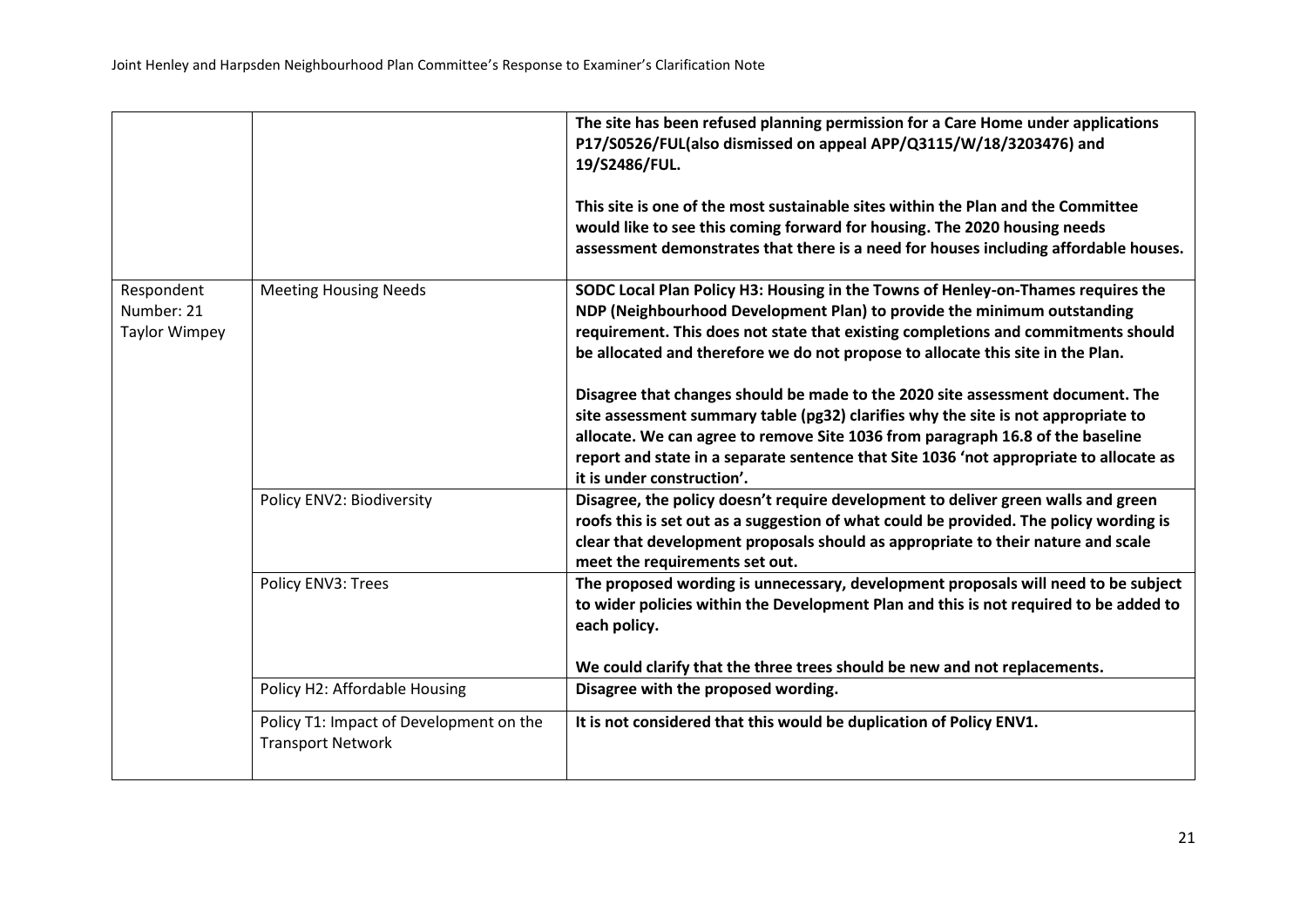|             | Policy T4: EV Charging Points | Agree to amend Policy T4: EV Charging Points to state: The management of the        |
|-------------|-------------------------------|-------------------------------------------------------------------------------------|
|             |                               | charging points, including the mechanism/procedure for taking payments, will be the |
|             |                               | responsibility of the developer/occupier or other management option.                |
| Respondent  | <b>Overall Comment</b>        | The site has been refused planning permission for 11 dwellings by SODC on 7 April   |
| Number: 22  |                               | 2022 (P21/S4616/FUL).                                                               |
| Westbourne  |                               | The reasons for refusal as included in the decision notice were:                    |
| homes &     |                               | 1. The proposed development fails to accord with the strategy for new housing       |
| Debrecq     |                               | set out in the development plan. The application site is located outside of the     |
| (Crossways) |                               | settlement of Lower Shiplake, is not a site allocated for development, and          |
|             |                               | would not constitute infill development as identified in Policies H8 and H16 of     |
|             |                               | the South Oxfordshire Local Plan 2035. As such, it does not fall within one of      |
|             |                               | the categories where development is acceptable and is contrary to policies          |
|             |                               | STRAT1 and H1 of the South Oxfordshire Local Plan 2035.                             |
|             |                               | 2. The proposed development would result in the loss of the role of the site as a   |
|             |                               | transitional space between the settlement of Lower Shiplake to the east and         |
|             |                               | open countryside to the west. The proposed development would encroach               |
|             |                               | into undeveloped land and would diminish the open character of the site and         |
|             |                               | its importance in the setting of the settlement of Lower Shiplake. The scale        |
|             |                               | and massing of the market dwellings detracts from the appearance and                |
|             |                               | character of the local area and do not provide a form of quality architecture.      |
|             |                               | The proposed development is contrary to policies DES1 and ENV1 of the South         |
|             |                               | Oxfordshire Local Plan and the South Oxfordshire Design Guide.                      |
|             |                               | 3. The proposal does not provide a mix of market dwellings to meet the housing      |
|             |                               | need, including smaller dwellings, as set out in the Oxfordshire Strategic          |
|             |                               | Housing Market Assessment 2014. The proposed development is therefore               |
|             |                               | contrary to paragraph 8 of the National Planning Policy Framework and               |
|             |                               | policies H11 and DES1 of the South Oxfordshire Local Plan 2035.                     |
|             |                               | 4. In the absence of a completed Section 106 legal agreement, the proposal fails    |
|             |                               | to secure affordable housing to meet the needs of the district. As such, the        |
|             |                               | development is contrary policies H9 and H11 of the South Oxfordshire Local          |
|             |                               | <b>Plan 2035.</b>                                                                   |
|             |                               | 5. In the absence of a completed Section 106 legal agreement, the proposal fails    |
|             |                               | to secure infrastructure necessary to meet the needs of the development. As         |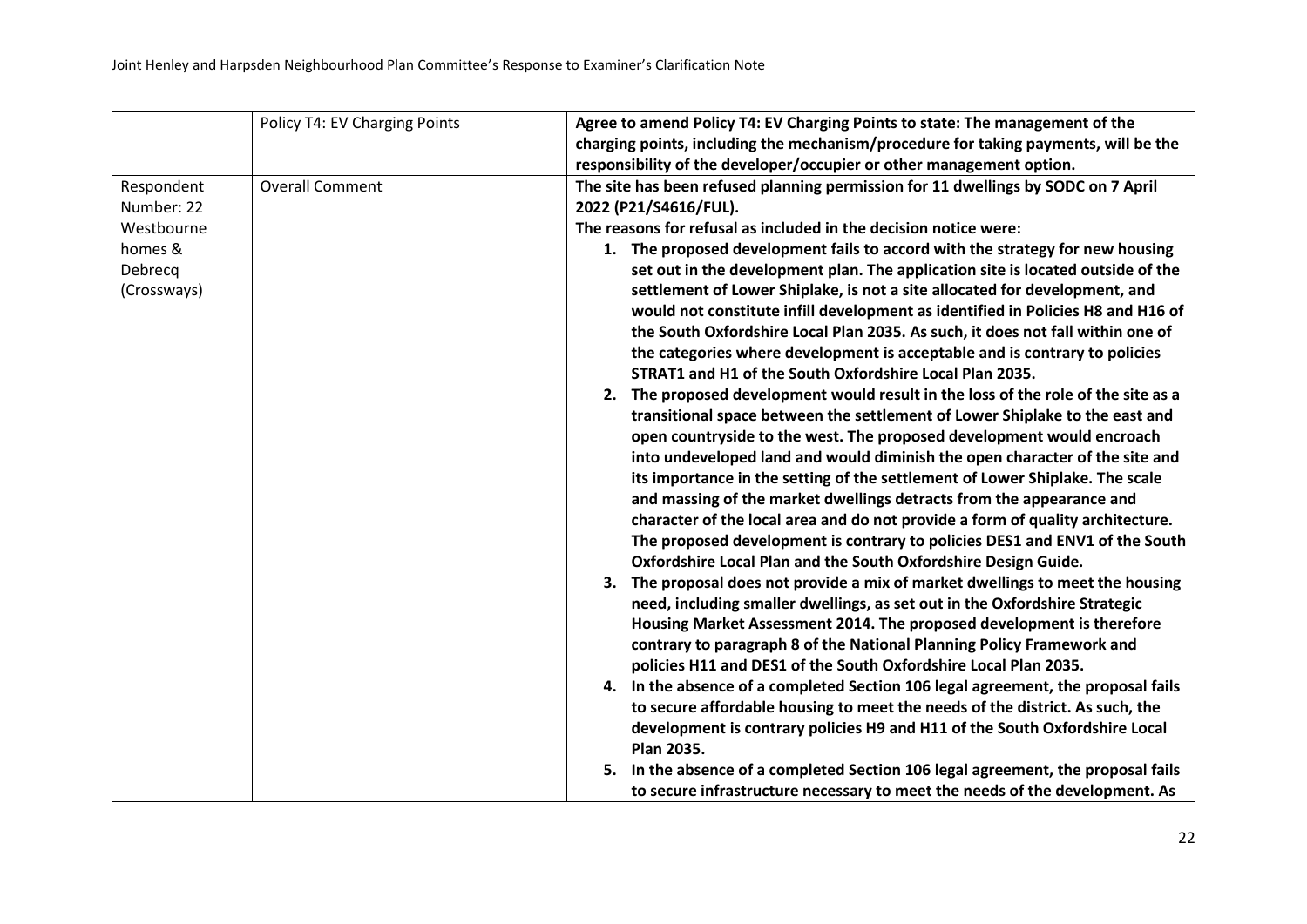|                               | such, the development is contrary to policies INF1 and CF5 of the South<br><b>Oxfordshire Local Plan 2035.</b>                                                                                                                                                                                                                                                                                                                                                                                                                                                                                                                                                                                                                                                                                                                                                                                                                                                                                                                                                                                                                                                                                                                                                                                                                                                                                                                                                                                                                                                        |
|-------------------------------|-----------------------------------------------------------------------------------------------------------------------------------------------------------------------------------------------------------------------------------------------------------------------------------------------------------------------------------------------------------------------------------------------------------------------------------------------------------------------------------------------------------------------------------------------------------------------------------------------------------------------------------------------------------------------------------------------------------------------------------------------------------------------------------------------------------------------------------------------------------------------------------------------------------------------------------------------------------------------------------------------------------------------------------------------------------------------------------------------------------------------------------------------------------------------------------------------------------------------------------------------------------------------------------------------------------------------------------------------------------------------------------------------------------------------------------------------------------------------------------------------------------------------------------------------------------------------|
| Suitability of Highlands Farm | See response to Site M1 in main Clarification Note. The NPC disagree that a Visual<br>Impact Assessment would be required at this stage.                                                                                                                                                                                                                                                                                                                                                                                                                                                                                                                                                                                                                                                                                                                                                                                                                                                                                                                                                                                                                                                                                                                                                                                                                                                                                                                                                                                                                              |
| Strategy                      | The overall strategy for the District as detailed in Local Plan Policy STRAT1 sets out<br>the strategy for the hierarchy of settlements, with the main focus of development<br>being the towns including Henley-on-Thames. Although it is acknowledged that Lower<br>Shiplake is classified as a smaller village allowing for limited number of houses.<br>"Smaller Villages, as defined in the settlement hierarchy (Appendix 7), have no<br>defined requirement to contribute towards delivering additional housing (beyond<br>windfall and infill development) to meet the overall housing requirement of South<br>Oxfordshire. There is a sufficient supply of housing from strategic allocations and<br>from existing planning permissions, which means that the less sustainable<br>settlements will not be required to offset the housing requirement."<br>This clarifies that there is no 'expectation' for the Neighbourhood Plan to allocate in<br>this area. The Local Plan does not expect the Neighbourhood Plan to allocate in<br>smaller or other villages.<br>The strategy for the NDP and Local Plan is to focus growth towards Henley and the<br>services/facilities available.<br>The Henley and Harpsden Neighbourhood Plan has been positively prepared<br>following extensive public consultation. It should be noted that public consultation<br>throughout this process has identified that local residents are not in favour of further<br>major residential development at this site and others in this location within the Plan<br>period. |
|                               |                                                                                                                                                                                                                                                                                                                                                                                                                                                                                                                                                                                                                                                                                                                                                                                                                                                                                                                                                                                                                                                                                                                                                                                                                                                                                                                                                                                                                                                                                                                                                                       |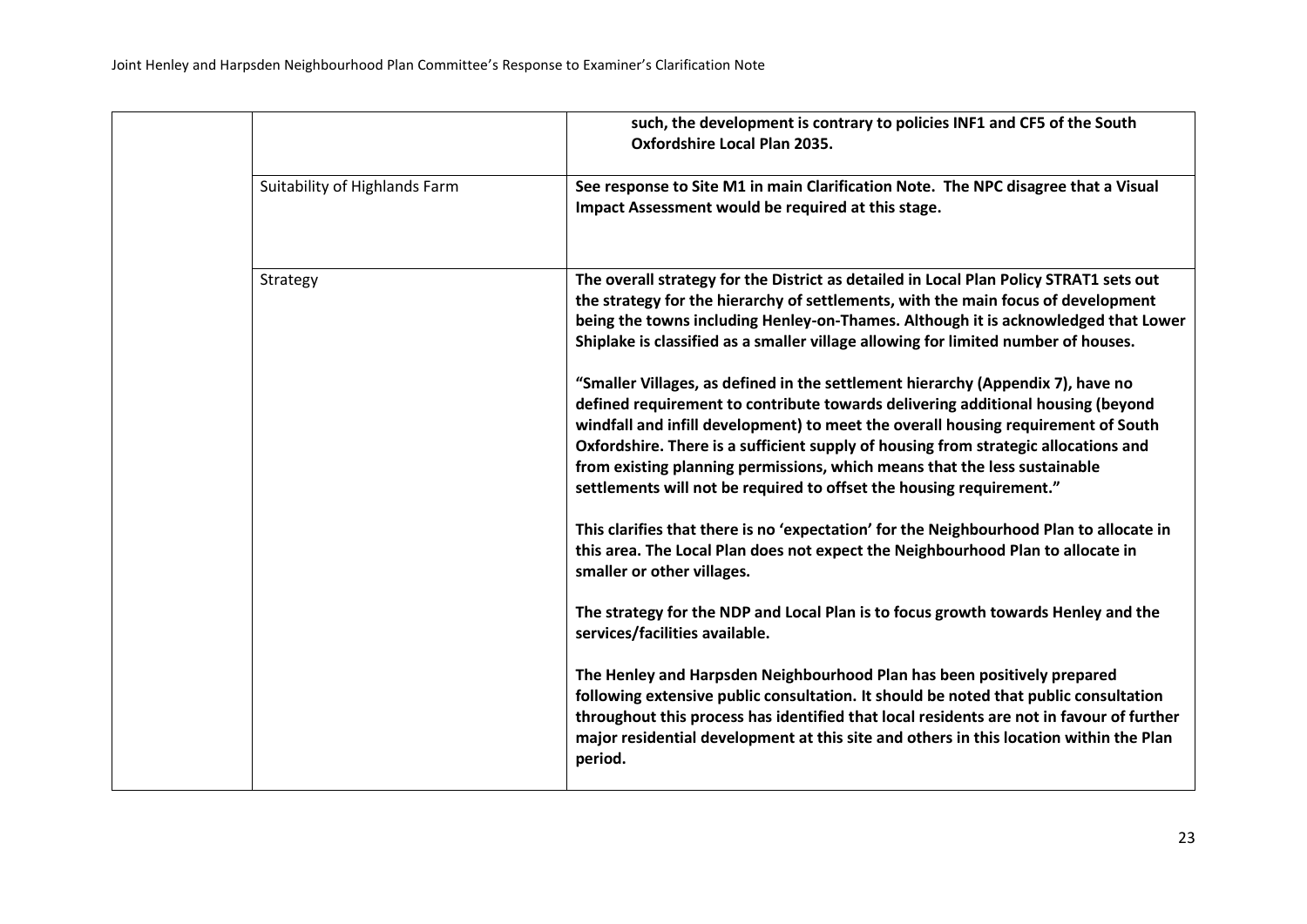|                              | The Plan allocates for more than what is required by the Local Plan (Policy H3) and<br>allows for further housing development through the development management<br>policies.                                                                                                                                                                                                                                                                                                                                                                                                                                                                                                                                                                                                                                                    |
|------------------------------|----------------------------------------------------------------------------------------------------------------------------------------------------------------------------------------------------------------------------------------------------------------------------------------------------------------------------------------------------------------------------------------------------------------------------------------------------------------------------------------------------------------------------------------------------------------------------------------------------------------------------------------------------------------------------------------------------------------------------------------------------------------------------------------------------------------------------------|
| Commitments and Completions. | The majority of these completions/commitments are for 1 or 2 dwellings at the most<br>(including some change of use).                                                                                                                                                                                                                                                                                                                                                                                                                                                                                                                                                                                                                                                                                                            |
|                              | Two sites in this general location that are included within completions/ commitments<br>are Thames Farm, Reading Road, Shiplake, RG9 3PH P16/S0970/O and Wyevale<br>Country Gardens Reading Road Harpsden RG9 4AE P18/S0951/O.                                                                                                                                                                                                                                                                                                                                                                                                                                                                                                                                                                                                   |
|                              | <b>Wyevale Garden Centre:</b><br>This site is allocated in the existing 2016 JHHNP for employment use, specifically B1<br>and B2 business activities and D1 activities where these can be shown to make a<br>demonstrable contribution to the local economy (Policy E2). However, application<br>P18/S0951/O was for a housing development with 0.2ha of employment. It was found<br>that, whilst the proposed development was contrary to the Development Plan,<br>evidence had been submitted to demonstrate that uses as prescribed Policy E2 were<br>not financially viable. In such circumstances the NPPF stated that applications for<br>alternative uses should be supported. It was recognised that the site was previously<br>developed land its derelict appearance detracted from the approach to Lower<br>Shiplake. |
|                              | <b>Thames Farm:</b><br>Particular reference is made to the Thames Farm site to the north, which received<br>outline planning permission on appeal in 2017. The appeal was granted because the<br>Inspector found that South Oxfordshire District Council could not demonstrate the<br>requisite three year land supply.                                                                                                                                                                                                                                                                                                                                                                                                                                                                                                          |
|                              | This is not a location that is suitable for major development or an allocation.                                                                                                                                                                                                                                                                                                                                                                                                                                                                                                                                                                                                                                                                                                                                                  |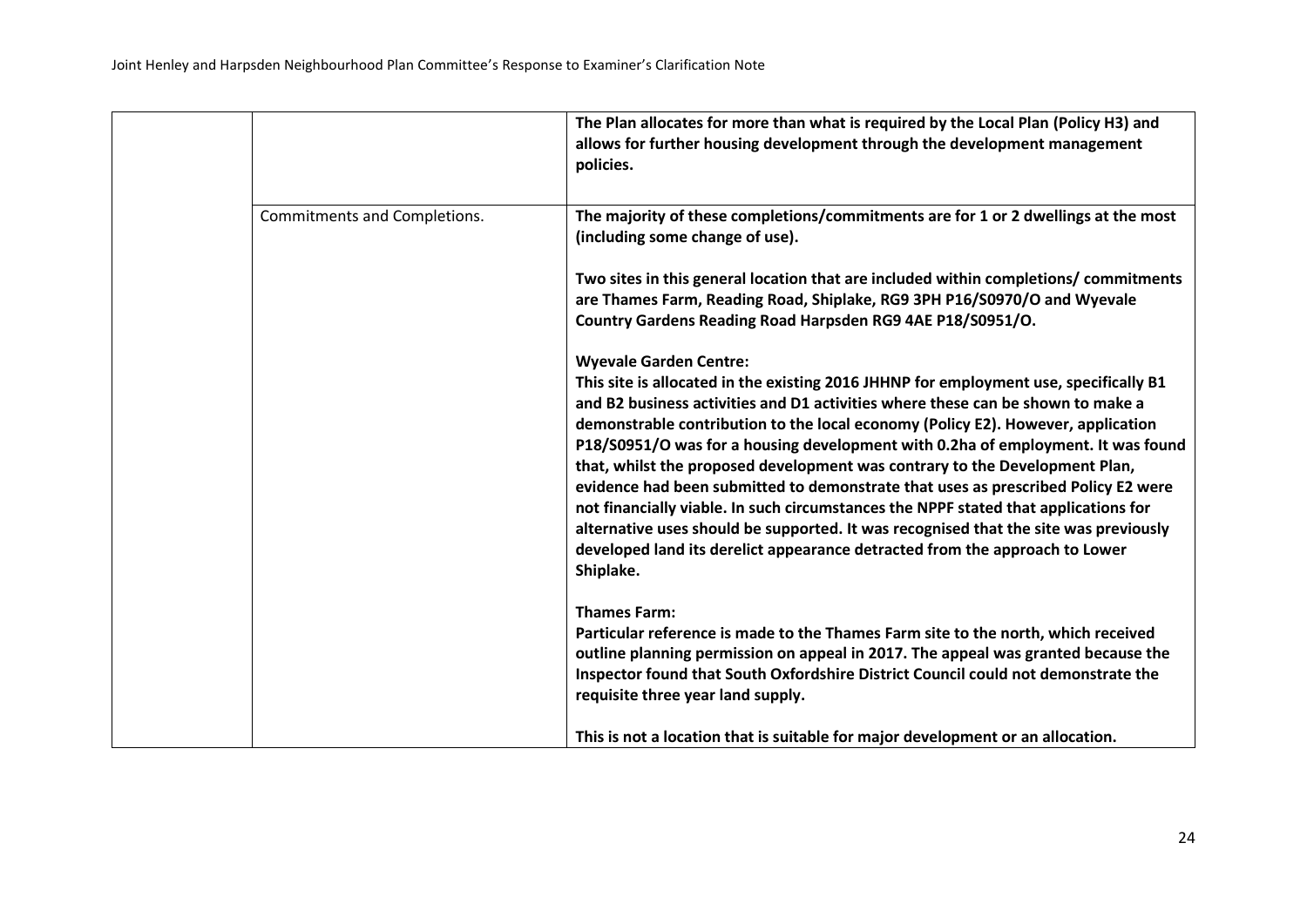|                                                   | Infill Development                   | The officer report for the refused planning permission P20/S2103/FUL and<br>P21/S4616/FUL states that they consider the settlement of Lower Shiplake to be<br>located on the east side of the A4155, around the railway station and indicates that<br>this location is outside the settlement. The Inspector for the Thames Farm site noted<br>that that site was "in the countryside and lies outside of the built-up area of Lower<br>Shiplake." And the planning officer for planning application P20/S2103/FUL<br>contended that this also applied for this site.<br>The site promoter contend that the development would be infill under SOLP Policy<br>H16.<br>The NPC do not agree that this would comply with either criterion of policy H16; it<br>would not constitute the filling of a small gap in an otherwise continuous built-up<br>frontage; The site is not closely surrounded by buildings nor is there is a continuous<br>built up frontage and it is considered to be outside of the settlement. |
|---------------------------------------------------|--------------------------------------|----------------------------------------------------------------------------------------------------------------------------------------------------------------------------------------------------------------------------------------------------------------------------------------------------------------------------------------------------------------------------------------------------------------------------------------------------------------------------------------------------------------------------------------------------------------------------------------------------------------------------------------------------------------------------------------------------------------------------------------------------------------------------------------------------------------------------------------------------------------------------------------------------------------------------------------------------------------------------------------------------------------------|
| Respondent<br>Number: 23<br><b>Borlase Family</b> | Deliverability of Allocations        | See comments on deliverability of sites included within the Plan in Modification<br>Statement.                                                                                                                                                                                                                                                                                                                                                                                                                                                                                                                                                                                                                                                                                                                                                                                                                                                                                                                       |
|                                                   | Outcome of July Public Consultation. | The Working Group considered all of the evidence available, including the response of<br>the public consultation to determine the most suitable sites for allocation.                                                                                                                                                                                                                                                                                                                                                                                                                                                                                                                                                                                                                                                                                                                                                                                                                                                |
|                                                   | Suitability of Highlands Farm        | See response to Site M1 in main Clarification Note.                                                                                                                                                                                                                                                                                                                                                                                                                                                                                                                                                                                                                                                                                                                                                                                                                                                                                                                                                                  |
|                                                   | Landscape Impact                     | Landscape was a consideration in the Site Assessment produced by AECOM.                                                                                                                                                                                                                                                                                                                                                                                                                                                                                                                                                                                                                                                                                                                                                                                                                                                                                                                                              |
|                                                   | Suitability of Site                  | This site is not considered to be suitable for allocation; as set out in the Baseline<br>Report. Furthermore, it does not provide any additional public benefits and it is<br>considered not to be in accordance with the SODC 2011-2035 Local Plan.                                                                                                                                                                                                                                                                                                                                                                                                                                                                                                                                                                                                                                                                                                                                                                 |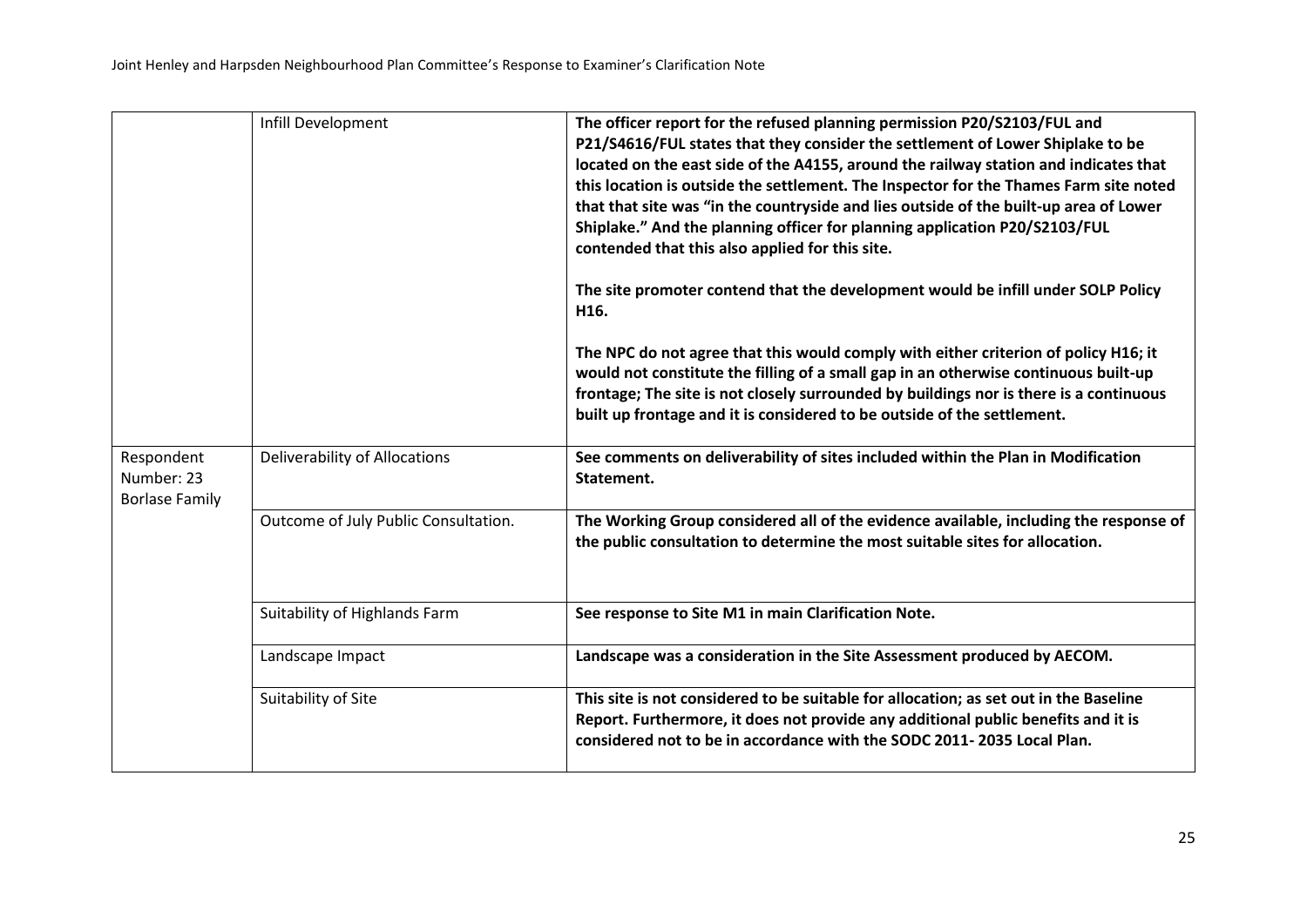| Respondent<br>Number: 24<br><b>Crest Nicholson</b><br>Chiltern | Policy DS7: Northern Field at Highlands<br>Farm (Site M1) including Supporting Text | Acknowledge that the Chilterns Centre, Community Centre and employment facilities<br>uses would fall under the definition of employment uses as set out in the glossary of<br>the Local Plan. Agree to the following amendment:<br>The Highlands Farm site of approximately 7ha (as shown on site location diagram) is<br>allocated for:<br>a) Around 110 new homes;                                                                                                                                            |
|----------------------------------------------------------------|-------------------------------------------------------------------------------------|-----------------------------------------------------------------------------------------------------------------------------------------------------------------------------------------------------------------------------------------------------------------------------------------------------------------------------------------------------------------------------------------------------------------------------------------------------------------------------------------------------------------|
|                                                                |                                                                                     | b) 1 ha of flexible commercial and community employment land including:<br>(i) relocation of the Chilterns Centre;<br>(ii) relocation and redesign of the community centre and the<br>employment facilities from existing allocation site M, Highlands Farm;<br>c) provision of 20 no community led housing units; and<br>d) Publicly accessible open space.                                                                                                                                                    |
|                                                                |                                                                                     | However, the NPC disagree that the provision of community led housing would<br>constitute an employment use and therefore should not be included within the 1<br>hectare of employment /commercial land.<br>The remaining policy wording should remain.                                                                                                                                                                                                                                                         |
|                                                                | POLICY H1: Design Brief including<br><b>Supporting Text</b>                         | Agree with the removal of 'on the submission of a planning application'.<br>Do not agree with specifying four weeks so current wording should remain.                                                                                                                                                                                                                                                                                                                                                           |
| Respondent<br>Number: 25<br><b>Bloor Homes</b>                 | The preferred sites and housing supply                                              | The allocated sites would be sufficient to meet the outstanding housing requirement.<br>This site is not considered to be suitable for development and therefore has not been<br>proposed for allocation.                                                                                                                                                                                                                                                                                                       |
|                                                                | Suitability of Site                                                                 | This site is not considered to be suitable for allocation; It is not located within the<br>existing built-up area of the town, and it would have unacceptable impact on<br>important local views and lead to the coalescence of Henley and Harpsden. In<br>addition to the conclusions set out in the AECOM assessment. The site would not<br>bring forward any additional public benefits. Furthermore, there have been strong<br>concerns raised by the local community during previous public consultations. |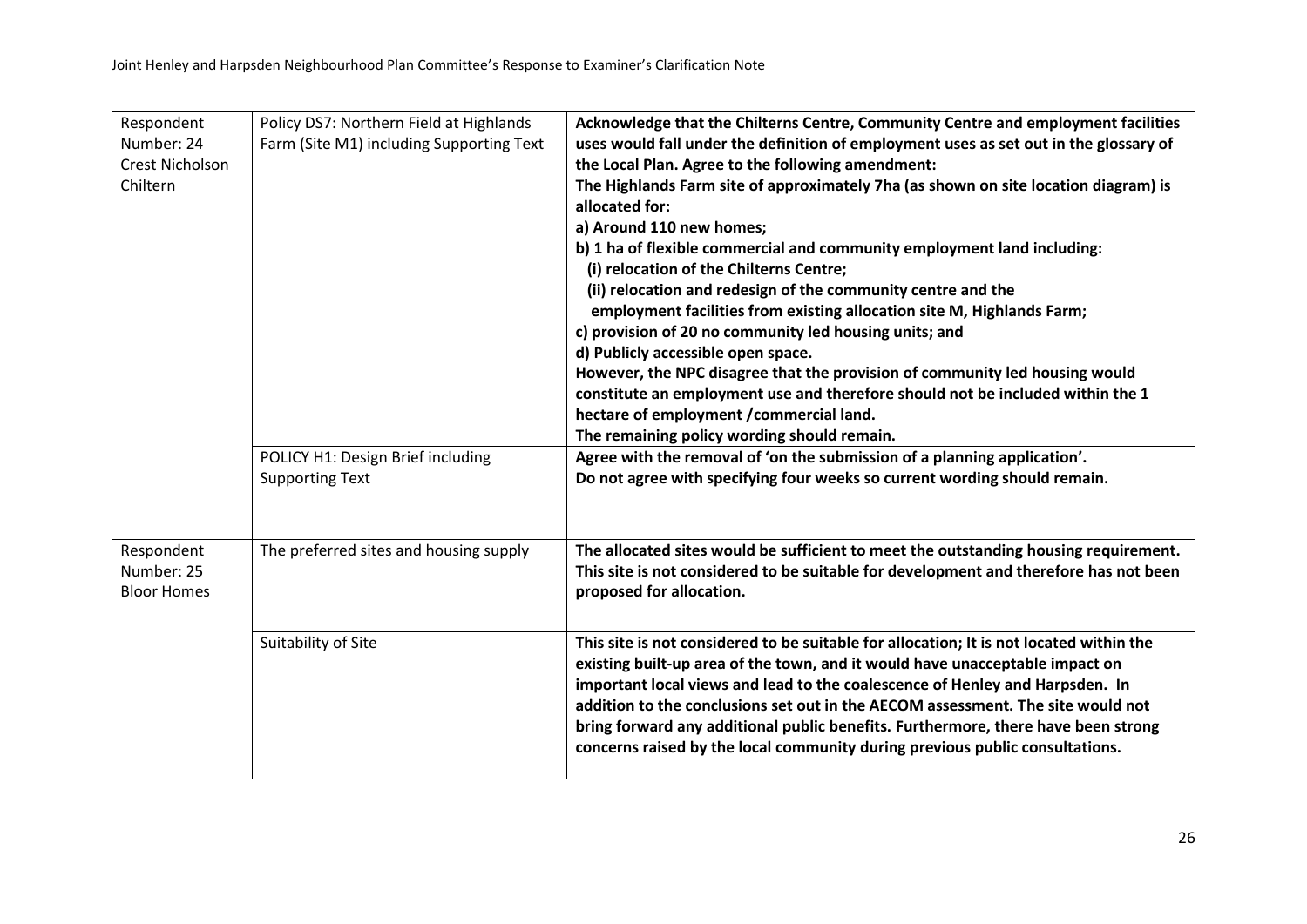| Respondent<br>Number: 27<br>Oxfordshire<br><b>County Council</b> | Local Green Spaces designations                | Site 19<br>The bridleway is not included. The northern boundary of the proposed local green<br>space designation is the boundary between land owned by Gillotts School and the<br>bridleway known as Peppard Lane.<br>Site 21<br>No OCC owned land is included in proposed local green space 21.                                                                                                                                                                                                                                                                                                                                              |
|------------------------------------------------------------------|------------------------------------------------|-----------------------------------------------------------------------------------------------------------------------------------------------------------------------------------------------------------------------------------------------------------------------------------------------------------------------------------------------------------------------------------------------------------------------------------------------------------------------------------------------------------------------------------------------------------------------------------------------------------------------------------------------|
|                                                                  |                                                | Agree - updated maps will be provided                                                                                                                                                                                                                                                                                                                                                                                                                                                                                                                                                                                                         |
|                                                                  | Site Specific Comments - Extra Care<br>Housing | OCC cannot show that there is a need for extra care accommodation in this location<br>at this stage. In order to be allocated, this would need to be demonstrated and this<br>would be a material consideration when dealing with a planning application.<br>Furthermore the adopted Local Plan includes a permissive policy (Policy H13 :<br><b>Specialist Housing for Older People).</b><br>The Committee therefore disagree that this policy should be amended to provide a<br>flexible approach. It is important that residential development is provided on this site<br>which has good access to facilities and services within Henley. |
|                                                                  | <b>Archaeology Comments</b>                    | The NPC would be happy with the proposed policy in principle.                                                                                                                                                                                                                                                                                                                                                                                                                                                                                                                                                                                 |
| Respondent<br>Number: 28<br>Knole Homes                          | Policy DS10 Land at Newtown Road.              | We believe it is still relevant to protect employment on the specified sites in order to<br>retain local employment and services in Henley. Whilst we agree with the Local<br>Authority that this site could be used for Class E use, the Committee would not like to<br>see this use changed to residential.                                                                                                                                                                                                                                                                                                                                 |
|                                                                  |                                                | The NDA only contains two main employment land areas, and we cannot afford to<br>lose any more. Employment providing a strong and competitive economy is an<br>important aspect of sustainable development (NPPF Paragraph 8).                                                                                                                                                                                                                                                                                                                                                                                                                |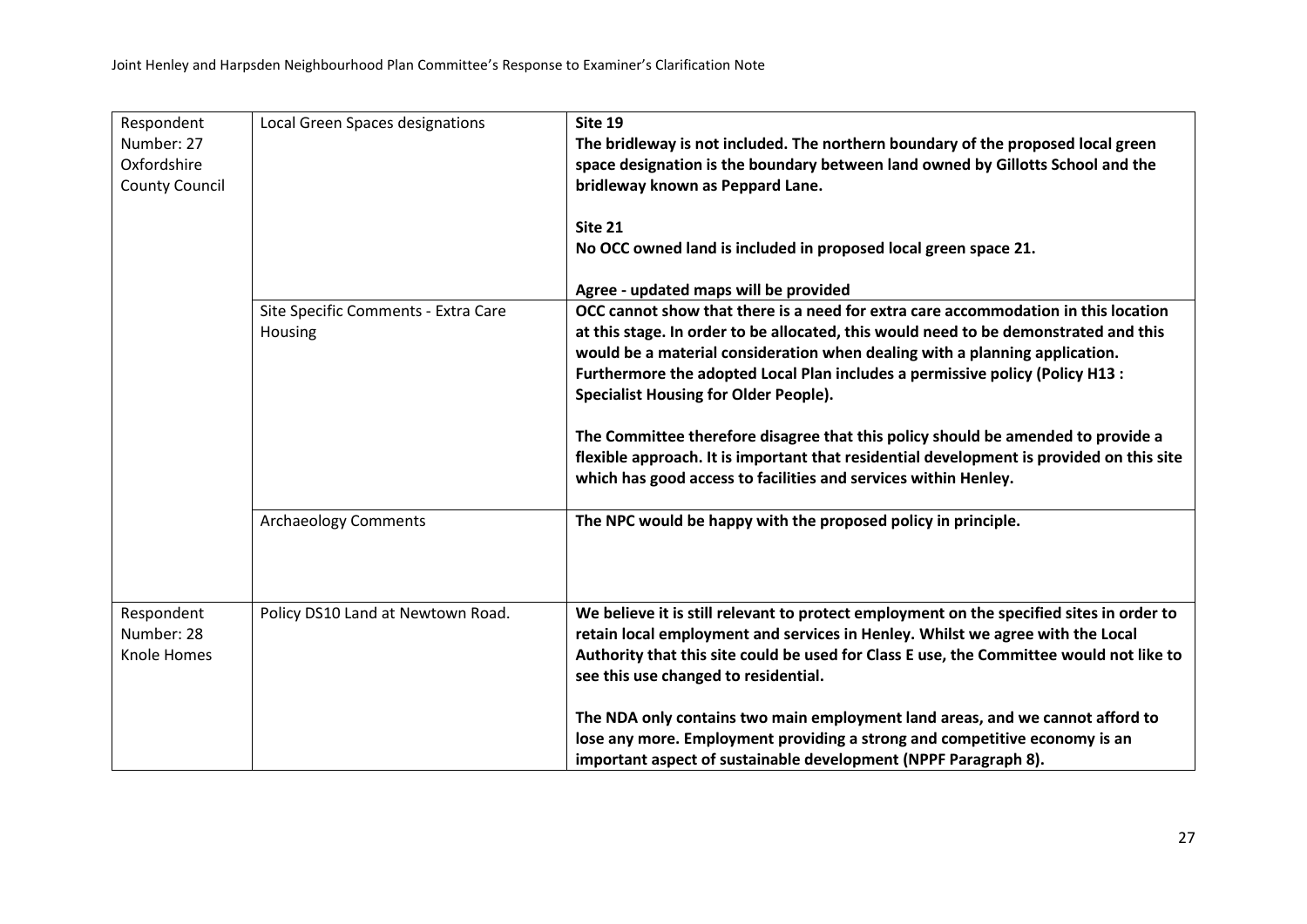| Respondent              | Policy DS1, Proposed Allocations         | Comments noted, no changes required. |
|-------------------------|------------------------------------------|--------------------------------------|
| Number: 29              | Policy DS2, Land West of Fair Mile       |                                      |
| South                   | Policy ES4, Empstead Works/Stuart Turner |                                      |
| Oxfordshire             | site (Site E)                            |                                      |
| <b>District Council</b> |                                          |                                      |
| Property                |                                          |                                      |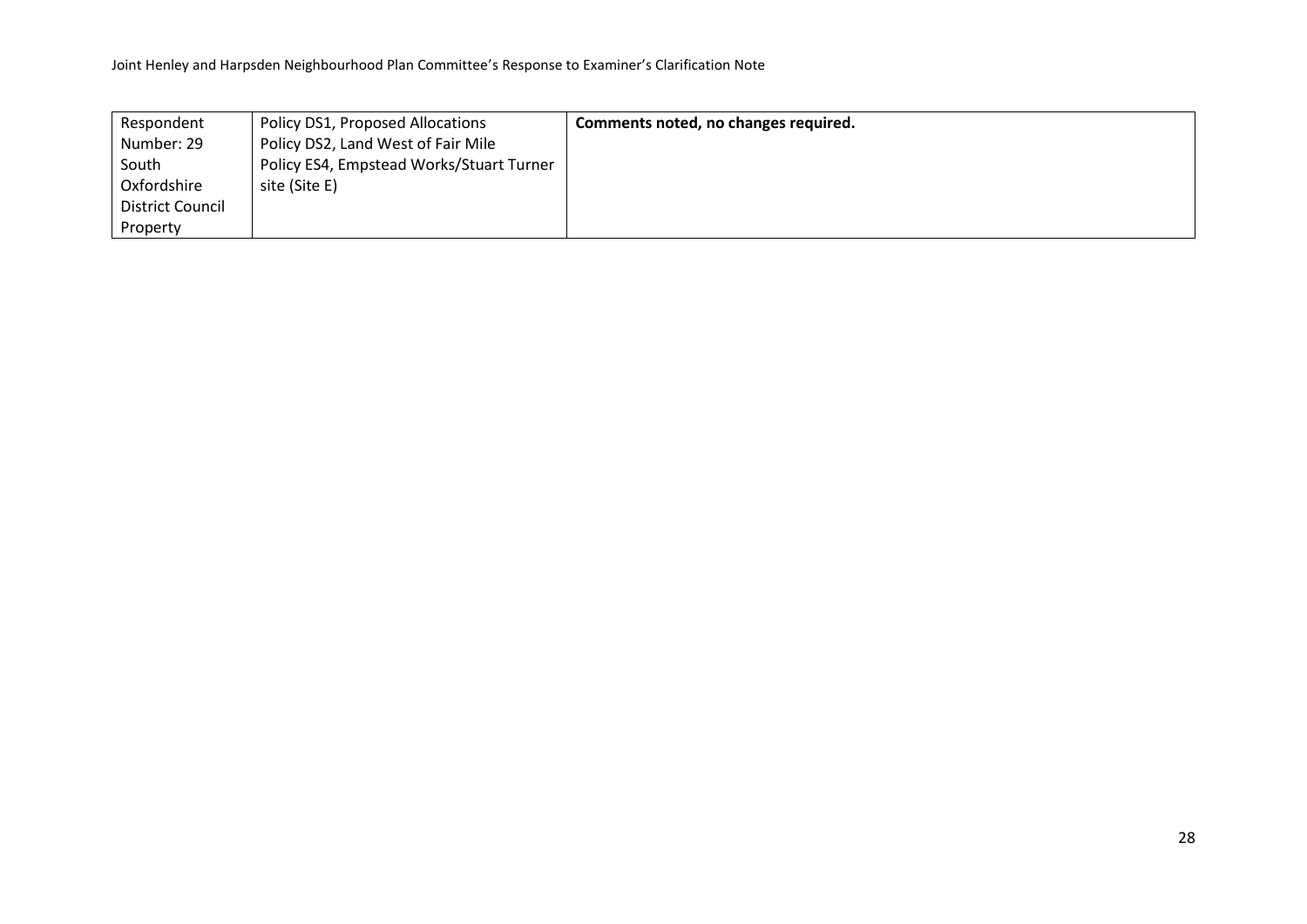The District Council proposes a series of refinements to several policies. Does the Town Council have any comments on the suggested refinements?

| Respondent  | Policy ENV1: Air Quality      | Agree with minor policy wording amendments.           |
|-------------|-------------------------------|-------------------------------------------------------|
| Number: 14  | Policy ENV3: Trees            | Agree to the two suggestions by the Forestry Officer. |
| South       |                               | Agrees to the suggestions of rewording by the         |
| Oxfordshire |                               | Landscape Officer and suggestion of the inclusion of  |
| District    |                               | community orchard.                                    |
| Council     |                               | We are not happy with the weakening of the            |
|             |                               | wording in the last sentence of ENV3 part B.          |
|             |                               |                                                       |
|             | Policy SD3: Local Character   | Agree with changes to policy wording.                 |
|             |                               | Agree to update glossary.                             |
|             | Paragraph 7.4                 | Agree with minor policy wording amendments.           |
|             |                               |                                                       |
|             | Policy H3: Housing Type       | Agree with minor policy wording amendments.           |
|             | and Mix                       |                                                       |
|             | Policy E2: Henley Town        | Agree with minor policy wording amendment.            |
|             | Centre                        |                                                       |
|             | Policy E3: Market place       | Update wording to refer to E1 and update              |
|             | Hub                           | supporting text to justify.                           |
|             | <b>Modification statement</b> | <b>Remove reference in Modification Statement.</b>    |
|             | Policy E1                     |                                                       |
|             | Policy T2: Active Travel      | Label with numbers rather than letters.               |
|             |                               | Agree with the suggested amendment to Point B         |
|             |                               | Agree to delete point c under point B.                |
|             | Policy T3: Easing             | Agree with minor policy wording amendment.            |
|             | Congestion                    |                                                       |
|             | Paragraph 9.59                | Agree with deletion of paragraph.                     |
|             | <b>Site Allocations</b>       | The NPC consider that the density proposed for the    |
|             |                               | site allocations to be appropriate, the reasons for   |
|             |                               | each are set out below:                               |
|             |                               |                                                       |
|             |                               | Policy DS2: Land West of Fair Mile (Site A1): The     |
|             |                               | environment, townscape and heritage constraints       |
|             |                               | have all informed the density on this site, including |
|             |                               | the Conservation Area and two Listed Buildings to     |
|             |                               | the eastern edge. There needs to be sufficient space  |
|             |                               | to manage the existing green infrastructure           |
|             |                               | including reinforcing planting along the site's       |
|             |                               | frontage. As stated in the supporting text for this   |
|             |                               | policy, a sensitive transition needs to be made       |
|             |                               | between the lower density properties to the north     |
|             |                               | and existing urban edge to the south.                 |
|             |                               | Policy DS3: Gillotts school field (Site C): the       |
|             |                               | landscape and environment constraints have            |
|             |                               | informed the density of this site. It takes into      |
|             |                               | account the existing trees, particularly along the    |
|             |                               | southern edge, which are expected to play an          |
|             |                               | important role in screening this from the south. It   |
|             |                               |                                                       |